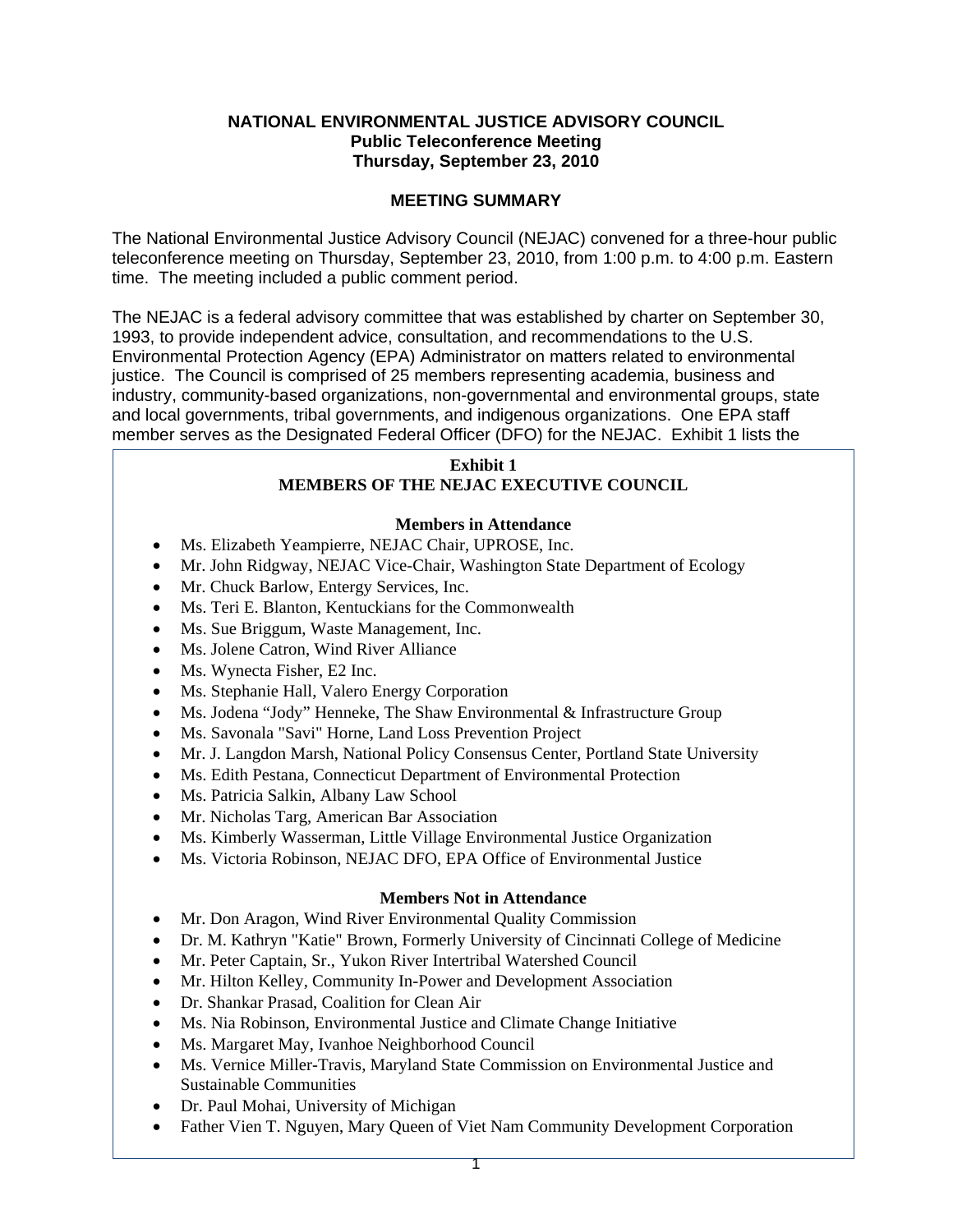members of the Executive Council who participated in the teleconference meeting, as well as those who were unable to attend.

This summary contains the following sections, which correspond to the meeting agenda:

- 1.0 Welcome and Opening Remarks
- 2.0 EPA Plan EJ 2014
- 3.0 Incorporating Environmental Justice into Permitting
- 4.0 Public Comment Period
- 5.0 Closing Remarks

In addition, three appendixes are included. Appendix A lists the NEJAC Members and shows their affiliations by stakeholder category, Appendix B provides a list of meeting attendees, and Appendix C contains written public comments provided to the NEJAC.

## **1.0 WELCOME AND OPENING REMARKS**

Ms. Victoria Robinson, NEJAC DFO, EPA Office of Environmental Justice (OEJ), welcomed participants to the 36<sup>th</sup> public meeting of the NEJAC. In her opening remarks, Ms. Robinson noted that the Council had provided advice to EPA for more than 16 years. She added that this teleconference meeting was the fifth of six public meetings that the NEJAC would be conducting in 2010.

Ms. Robinson expressed appreciation for the Council members and the more than 200 preregistered attendees who were participating in the three-hour meeting, recognizing the significant investment of their time. She also thanked those who had submitted written statements and signed up to provide public comments.

She reviewed the agenda and reminded participants that, as part of EPA's ongoing commitment to ensure transparency and public access to information, the teleconference meeting was being

audio recorded. She announced that an MP3 file, Podcasts of individual segments of the meeting, a verbatim transcript, and a meeting summary would be posted on EPA's NEJAC Website

(www.epa.gov/environmentaljustice/nejac/). She added that until these materials were posted on the Website, an encore audio recording would be made available.

In closing her remarks, Ms. Robinson reminded Council members, EPA presenters, and public commenters to clearly identify themselves prior to speaking, to speak only after being recognized by the NEJAC chair, to speak directly into their telephone handsets, and to mute their lines when not speaking if on a cell or speaker phone to avoid ambient noise.

Ms. Elizabeth Yeampierre, Executive Director, UPROSE, Inc., and NEJAC Chair, welcomed



 identify projects where federal collaboration can The Interagency Working Group on Environmental Justice reconvened on 9/22/10. The IWG will work to support the development of healthy and sustainable communities; seek opportunities to provide green jobs training; and promote a clean energy economy.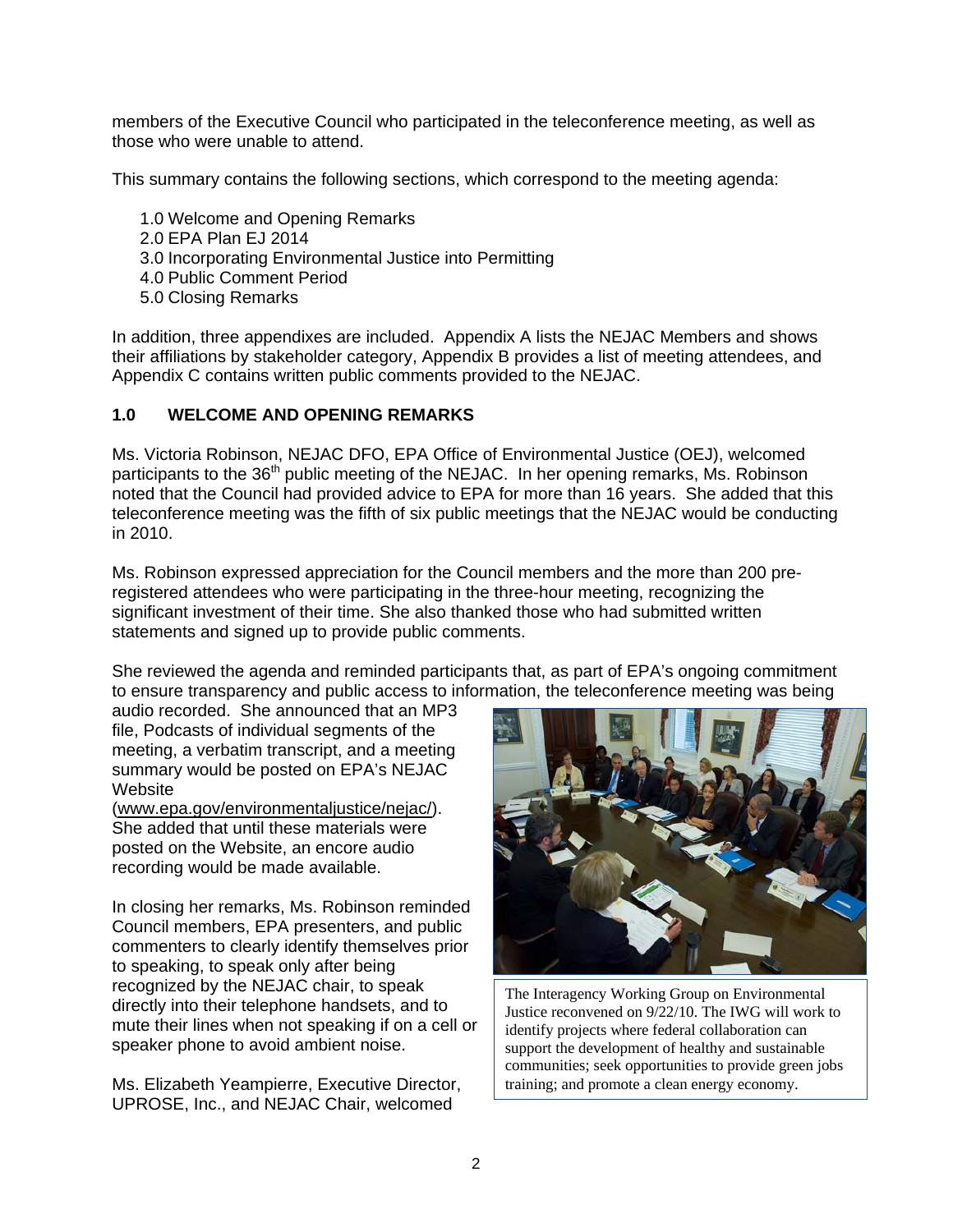everyone with peace and blessings. She recognized such teleconference calls as an excellent and cost-efficient way to get as much civic engagement as possible. She referred to the historic nature of the recent reconvening of the Federal Interagency Working Group on Environmental Justice (IWG) at the White House (see Exhibit 2). She commented that environmental burdens in communities do not happen in silos but rather involve public health, land use, transportation, housing, and other issues; and, combined with the challenges of climate change, environmental problems in vulnerable communities could only be resolved holistically.

Ms. Yeampierre noted that, during the IWG meeting, EPA Administrator Lisa Jackson highlighted (1) the Agency's Plan EJ 2014, which is a four-year roadmap to help EPA develop stronger community relationships and increase the Agency's efforts to improve environmental and health conditions in overburdened communities; (2) the *Interim Guidance on Considering Environmental Justice During the Development of an Action* (EJ in Rulemaking Guidance); and (3) the Partnership for Sustainable Communities between EPA, U.S. Department of Housing and Urban Development (HUD), and U.S. Department of Transportation (DOT) (see Exhibit 3 on next page).

Mr. Charles Lee, Director, OEJ, added that it was EPA Administrator Jackson and CEQ Chair Nancy Sutley who reconvened the IWG on September 22, 2010. He said that virtually all IWG agencies were in attendance, as well as five cabinet members, namely, EPA Administrator Jackson; Attorney General Eric Holder, U.S. Department of Justice (DOJ); Secretary Ken Salazar, U.S. Department of the Interior (DOI); Secretary Ray LaHood, DOT; and Secretary Shaun Donovan, HUD.

Mr. Lee noted that Secretary Donovan had spoke about the importance of environmental justice as a part of HUD's mission in terms of issues such as accessible housing, disaster relief, and sustainable community initiatives. Mr. Lee also identified America's Great Outdoors and the Partnership for Sustainable Communities' Team EJ as examples of interagency partnerships

## **Exhibit 2 INTERAGENCY WORKING GROUP ON ENVIRONMENTAL JUSTICE**

The Federal Interagency Working Group on Environmental Justice (IWG) was established in 1994 under Executive Order 12898. The IWG is comprised of twelve federal agencies and several White House offices – specifically, EPA; the Departments of Agriculture, Commerce, Defense, Energy, Health and Human Services, Housing and Urban Development, Interior, Justice, Labor, and Transportation; and the Judicial branch of the federal government. With leadership from EPA, the IWG's focus is to (1) integrate environmental justice into federal agency programs, (2) ensure opportunities for collaboration to provide for environmental justice, and (3) share lessonslearned in addressing environmental justice concerns. (*Source:* 

*http://www.epa.gov/environmentaljustice/interagency/)* 

discussed during the IWG meeting. He added that common themes discussed throughout the meeting included the relationships between environmental justice and sustainability; and between a clean economy, a clean environment, and a prosperous economy.

Mr. Lee announced that there would be a White House Forum on Environmental Justice geared toward environmental justice communities later in 2010 (details to be determined). He ended his comments by acknowledging the ongoing hard work of the many agencies involved and commended Ms. Lisa Garcia, Senior Advisor to the EPA Administrator on Environmental Justice; and Ms. Nikki Buffa, Associate Director for Outreach for CEQ for their efforts in pulling together the IWG.

Ms. Yeampierre acknowledged Mr. John Ridgway, NEJAC Vice Chair and Manager, Information Management and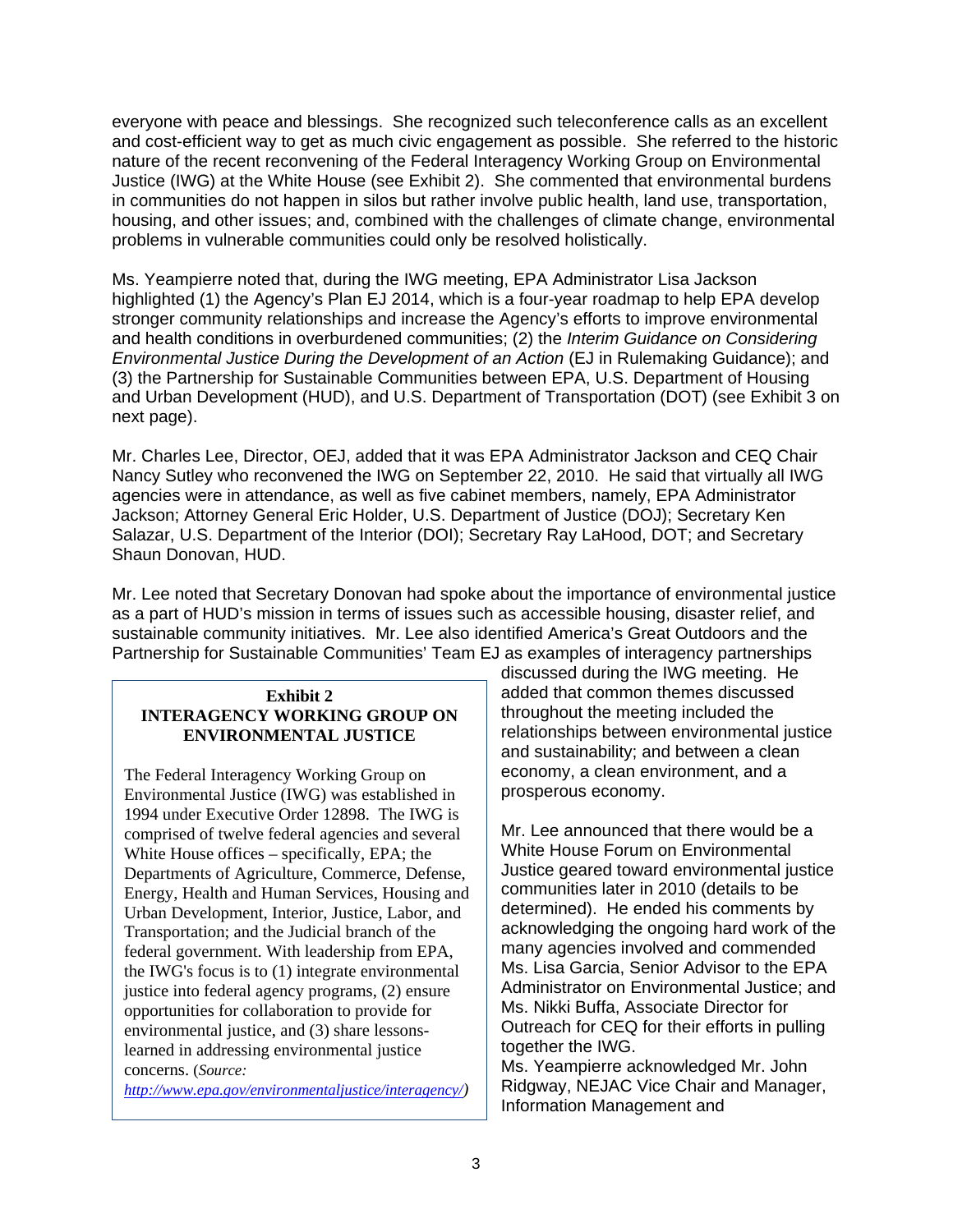Communications Section, Washington State Department of Ecology, who chairs the Council's subgroup on EPA's charge to the NEJAC on permitting. She also recognized Ms. Kimberly Wasserman, Coordinator, Little Village Environmental Justice Organization, who chairs the Council's Plan EJ 2014 subgroup. She expressed her appreciation for their leadership on the subgroups. She also thanked Ms. Robinson for organizing the teleconference meeting and noted that such meetings received much attention and provided opportunities to make progress on issues that impact communities.

Mr. Aaron Bell, NEJAC Program Manager, OEJ, conducted a roll call of the NEJAC members. Ms. Robinson confirmed that enough members were present to establish a quorum (as required under the Federal Advisory Committee Act) and, therefore, the meeting could proceed.

# **2.0 EPA PLAN EJ 2014**

Ms. Kim Wasserman, Chair of the NEJAC Plan EJ 2014 subgroup, began by thanking the members of the subgroup for their efforts. She presented the outline of the subgroup's report of recommendations and invited comments from the rest of the Council. She explained that the subgroup would reconvene on the following Monday to finalize its comments on the EPA's Plan EJ 2014.

# **2.1 Report from Plan EJ 2014 Subgroup**

Ms. Wasserman commended Administrator Jackson and EPA for prioritizing environmental justice in the Agency's work, and she encouraged EPA to continue making progress in this area. Prior to reviewing the activities of the subgroup, Ms. Wasserman reviewed the stated overall goals of Plan EJ 2014:

- 1. To protect the environment and health in overburdened communities.
- 2. To empower communities to take action to improve their health and the environment.
- 3. To establish partnerships with local, state, tribal governments and organizations to achieve healthy and sustainable communities.

She reported that the subgroup had concerns about the first goal, noting that it should emphasize "protect *and improve* the environment and health…" (emphasis added). She indicated that the subgroup's report would request the addition of the second element to the goal.

Ms. Wasserman reviewed the three questions that EPA had charged the NEJAC with addressing, and provided the subgroup's initial feedback on each. In response to the first charge question about whether the five Cross-Agency Focus Areas (listed below) were the correct ones, she summarized the subgroup's responses, as follows:

**Rulemaking** – The subgroup requested

## **Exhibit 3 PARTNERSHIP FOR SUSTAINABLE COMMUNITIES**

On June 16, 2009, EPA joined with the U.S. Department of Housing and Urban Development (HUD) and the U. S. Department of Transportation (DOT) to help improve access to affordable housing, more transportation options, and lower transportation costs while protecting the environment in communities nationwide. Through a set of guiding livability principles and a partnership agreement that will guide the agencies' efforts, this partnership will coordinate federal housing, transportation, and other infrastructure investments to protect the environment, promote equitable development, and help to address the challenges of climate change.*(Source:* 

*http://www.epa.gov/smartgrowth/partnership/index.html)*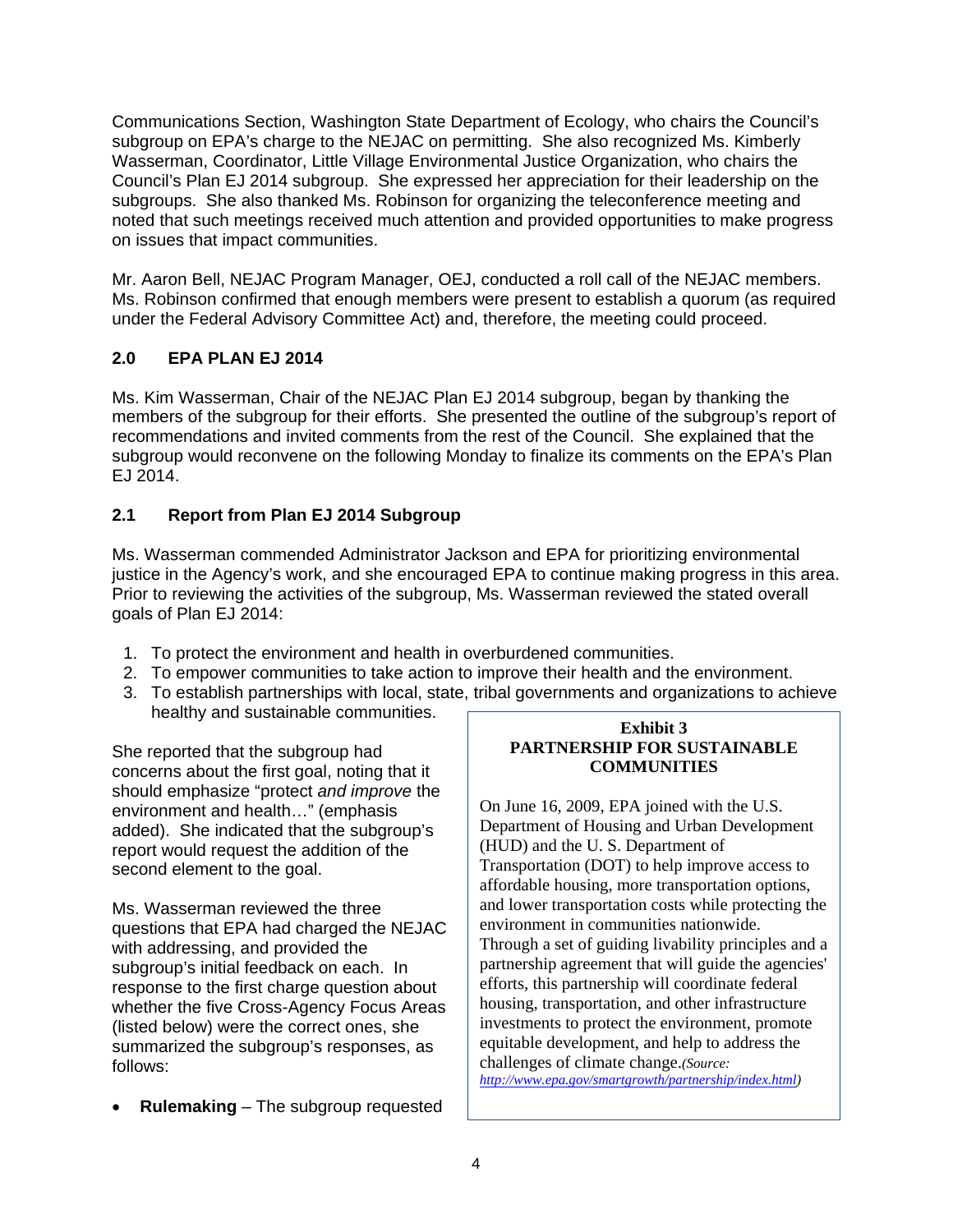that Plan EJ 2014 include language that calls for EPA to evaluate existing rules and regulations for successes and lessons learned in the context of environmental justice.

- **Permitting** The subgroup requested a stronger word than the term "considering" in terms of incorporating environmental justice into permitting. Ms. Wasserman reported that members also requested more information on how cumulative impacts would be addressed in permitting, as well as how the permitting process might involve and impact other stakeholders besides communities. She said that the subgroup acknowledged the importance of EPA providing guidance and oversight to states with delegated authority to administer permits.
- **Compliance and enforcement** The subgroup raised concerns about the criteria EPA would use in deciding when and how to "pursue enforcement and provide compliance assistance to areas that yield the most environmental benefits or reduce risk to human health." Ms. Wasserman also noted that the subgroup needed more detailed information from EPA in terms of enforcement actions such as those specifically related to Title VI complaints.
- **Community-based action** The subgroup recommended that EPA extend and provide more funding support for its Community Action for a Renewed Environment (CARE) and Environmental Justice Small Grants programs. Ms. Wasserman noted that as other funding sources diminish more communities are looking toward EPA for financial help. She added that EPA should provide funding to ensure that multiple stakeholders are involved.
- **Administration-wide action** Ms. Wasserman did not provide any specific comments related to this Cross-Agency Focus Area.

Ms. Wasserman presented two activities raised by the subgroup as potential additional focus areas for the Agency:

- 1. Incorporating environmental justice into capital and other investments, which would give EPA the authority to review NEPA compliance of other agencies that invest federal dollars into local programs to ensure that they do not create or exacerbate disproportionate impacts.
- 

assessing disproportionate impacts, subgroup

2. Climate mitigation. The same state of the "How can we give these more teeth?" *– Ms. Kimberly Wasserman, Little Village* Ms. Wasserman added that, with respect to *Environmental Justice Organization* 

recommendations included generating robust results that could drive policy; and convening stakeholders to develop scientifically valid, understandable, and practical outcome measures. She also acknowledged the importance of drawing from past NEJAC reports.

In response to the second charge question, "How can EPA strengthen specific actions within the five Cross-Agency Focus Areas?" Ms. Wasserman expressed the subgroup's sentiment that Plan EJ 2014 was very general, which made it challenging to provide specific feedback. She stated that it was critical for EPA to lay out a process and timeline for implementation, as well as expected and measurable outcomes in the Plan.

In response to the third charge question, "How would you prioritize the five Cross-Agency Focus Areas?", Ms. Wasserman reported that the subgroup agreed that every focus area was critical, and that the five areas were interdependent. She noted that although prioritization would be more feasible after identification of specific action items, the subgroup recommended the following order of priority: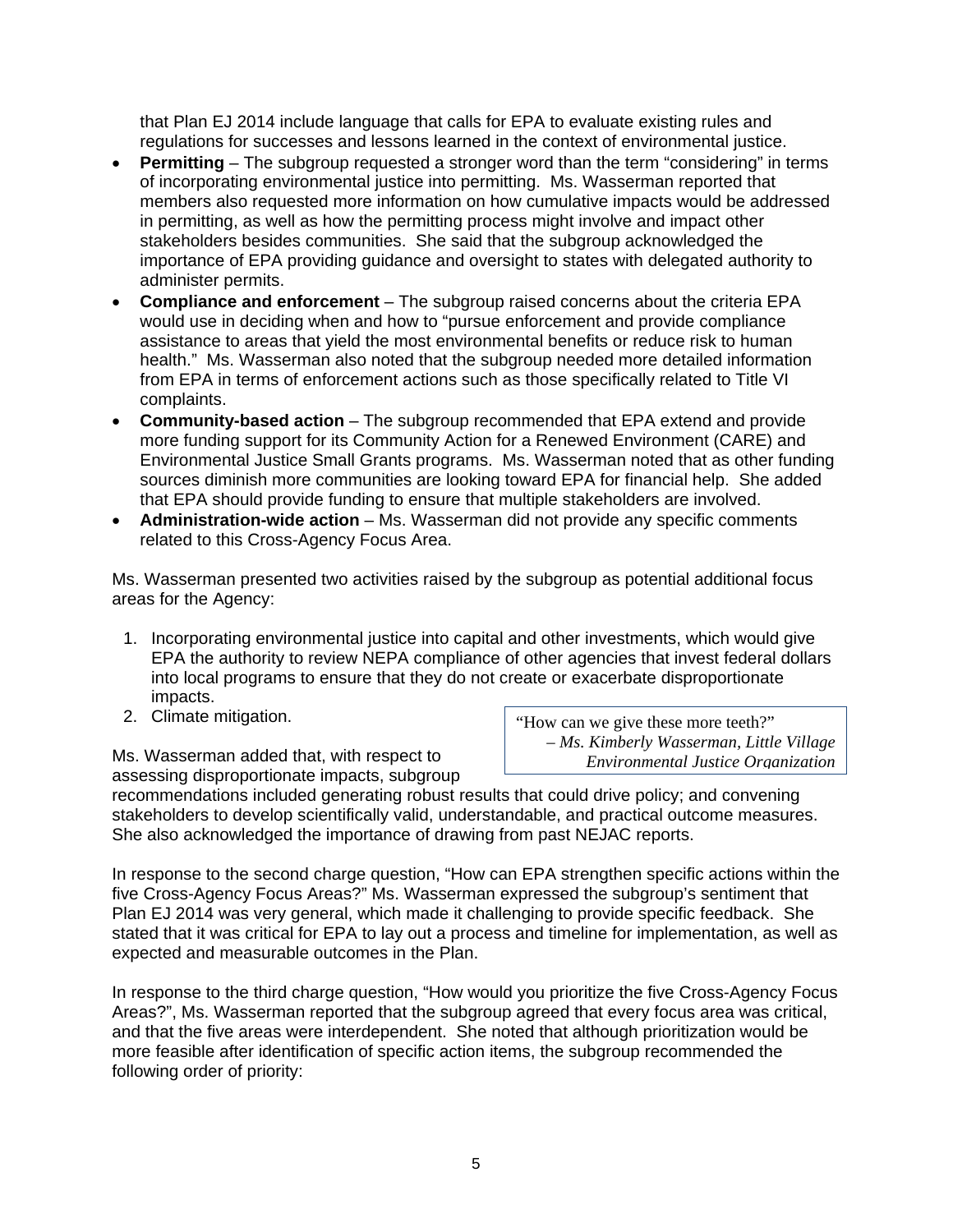- 1. Community-based action
- 2. Administration-wide action
- 3. Permitting
- 4. Rulemaking
- 5. Compliance and enforcement

Ms. Wasserman added that the subgroup recommended referring to past NEJAC reports to give additional "teeth" to the Plan, including *Ensuring Risk Reduction in Communities with Multiple Stressors: Environmental Justice and Cumulative Risks/Impacts*, issued in December 2004. She noted that concerns had been raised about the representation of tribal communities on the NEJAC and requested input from the Council on this matter. She also noted the concerns around local government and zoning practices and land use – and how these issues would be addressed in the Plan. (The report is available online at

http://www.epa.gov/compliance/ej/resources/publications/nejac/nejac-cum-risk-rpt-122104.pdf.)

Ms. Wasserman welcomed feedback from the Council, noting that the subgroup aimed to compile its recommendations by Oct 1. Ms. Yeampierre thanked Ms. Wasserman and the subgroup for "an extraordinarily comprehensive job," given the short time frame for the task. She reported that EPA had granted the public's request for an extension on the comment period on Plan EJ 2014 until October 22, 2010.

# **2.2 Member Dialogue**

This section provides highlights of the Council's discussion regarding Ms. Wasserman's presentation:

- Ms. Edith Pestana, Administrator, Environmental Justice Program, Connecticut Department of Environmental Protection, asked whether the subgroup discussed recommending that EPA create "an environmental justice law," which would be stronger than Executive Order 12898. Ms. Wasserman stated that the subgroup had not previously considered this but would discuss it.
- Mr. Nicholas Targ, co-Chair, Environmental Justice Caucus, American Bar Association, recommended that EPA establish environmental justice regulations that have the force of law.
- Mr. Langdon Marsh, Fellow, National Policy Consensus Center, Portland State University, noted that EPA invests in various kinds of environmental improvements. He continued that, while there had been notable achievements in integrating environmental justice considerations into several of the Agency's programs, he emphasized the importance of making environmental justice "universal" wherever EPA had influence – for example, through the IWG and Sustainable Communities Partnership – to ensure that environmental justice was also addressed in investment decisions made by federal agencies such as HUD, DOT, and DOI. He recommended adding "investment in infrastructure" as a sixth focus area.
- Mr. Chuck Barlow, Assistant General Counsel, Entergy Services, Inc., asked about "next steps" in the process. Ms. Robinson responded that the subgroup would meet on the following Monday to debrief, incorporate Council members' comments, and develop a final report of recommendations to the NEJAC. She committed to providing further details on the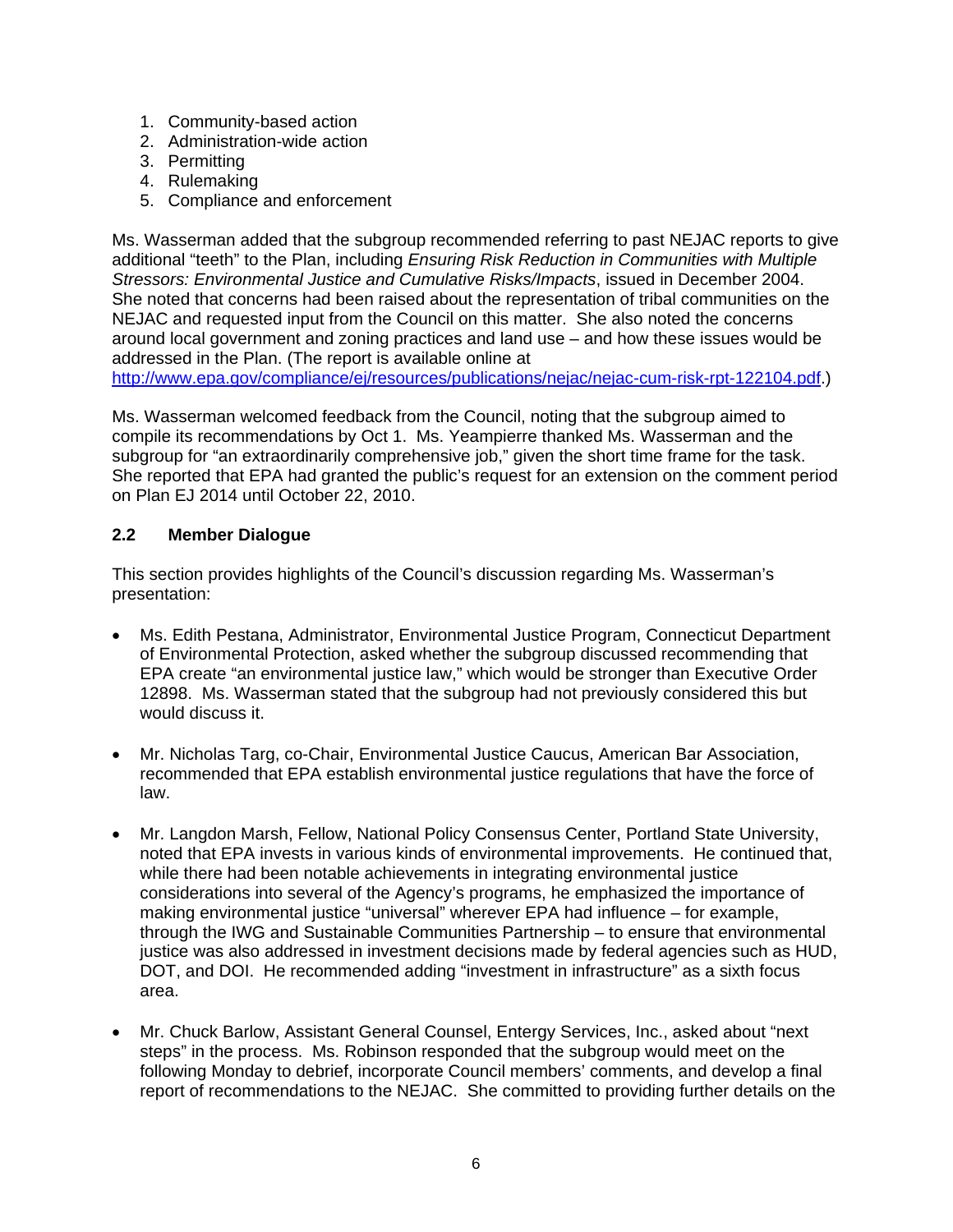timeline after the next meeting of the subgroup.

- Mr. Ridgway expressed his plan to coordinate with the Plan EJ 2014 subgroup on permitting-related issues.
- Mr. Marsh echoed Ms. Yeampierre's commendation to the subgroup. In terms of the fourth Cross-Agency Focus Area of supporting community-based action, he suggested that the Council include in the report a reaffirmation of some of the recommendations made in the Goods Movement report about supporting community-based processes that involve collaborative problem solving. He noted that this was different from capacity building and did not have to only involve increased funding. He referred to the IWG and Sustainability Communities Partnership as other ways to approach these issues.

# **3.0 INCORPORATING ENVIRONMENTAL JUSTICE INTO PERMITTING**

Mr. Ridgway, Chair of the NEJAC's Permitting subgroup, explained that EPA had charged the NEJAC to examine permitting based on the following questions:

- 1. What types of EPA-issued permits are of the greatest concern and interest to communities with environmental justice challenges and environmental justice stakeholders?
- 2. What types of EPA-issued permits are of the greatest importance in protecting the health and welfare of minority, low-income, and tribal communities?
- 3. What types of EPA-issued permits seem best able to incorporate environmental justice concerns into permit decision-making in the near term – based on the nature of the activity being permitted, how its impacts are distributed, how permits can be used to manage those impacts, and other considerations?

He reported that the subgroup was comprised of Mr. Don Aragon, Executive Director, Wind River Environmental Quality Commission; Ms. Sue Briggum, Vice President, Waste Management, Inc.; Ms. Jodena Henneke, Program Manager, The Shaw Environmental & Infrastructure Group; Mr. Hilton Kelley, Director, Community In-power and Development Association; Ms. Vernice Miller-Travis, Vice Chair, Maryland State Commission on Environmental Justice and Sustainable Communities; Ms. Pestana; and Dr. Shankar Prasad, Executive Fellow, Coalition for Clean Air.

# **3.1 Report from the Permitting Subgroup**

Mr. Ridgway reported that the subgroup's discussion focused on permits issued by EPA, as well as states, tribes, and other entities with delegated authority to administer federal laws; and the role of public participation in those permitting processes. Turning his attention to the timeframe of the subgroup's work, Mr. Ridgway reported that the subgroup planned to send a draft document to the full Council for review about two weeks prior to the next in-person NEJAC meeting in November 2010.

Mr. Ridgway acknowledged the participation of Ms. Suzi Ruhl, Senior Attorney Policy Advisor, OEJ, on the subgroup's first teleconference meeting and her help in clarifying the procedures and types of EPA-issued permits. He mentioned the Federal Insecticide, Fungicide, and Rodenticide Act (FIFRA) and the Toxic Substances Control Act (TSCA) as examples of statutes over which EPA has the primary lead. He reported that EPA's Office of Pesticides was engaged in work on cumulative risk.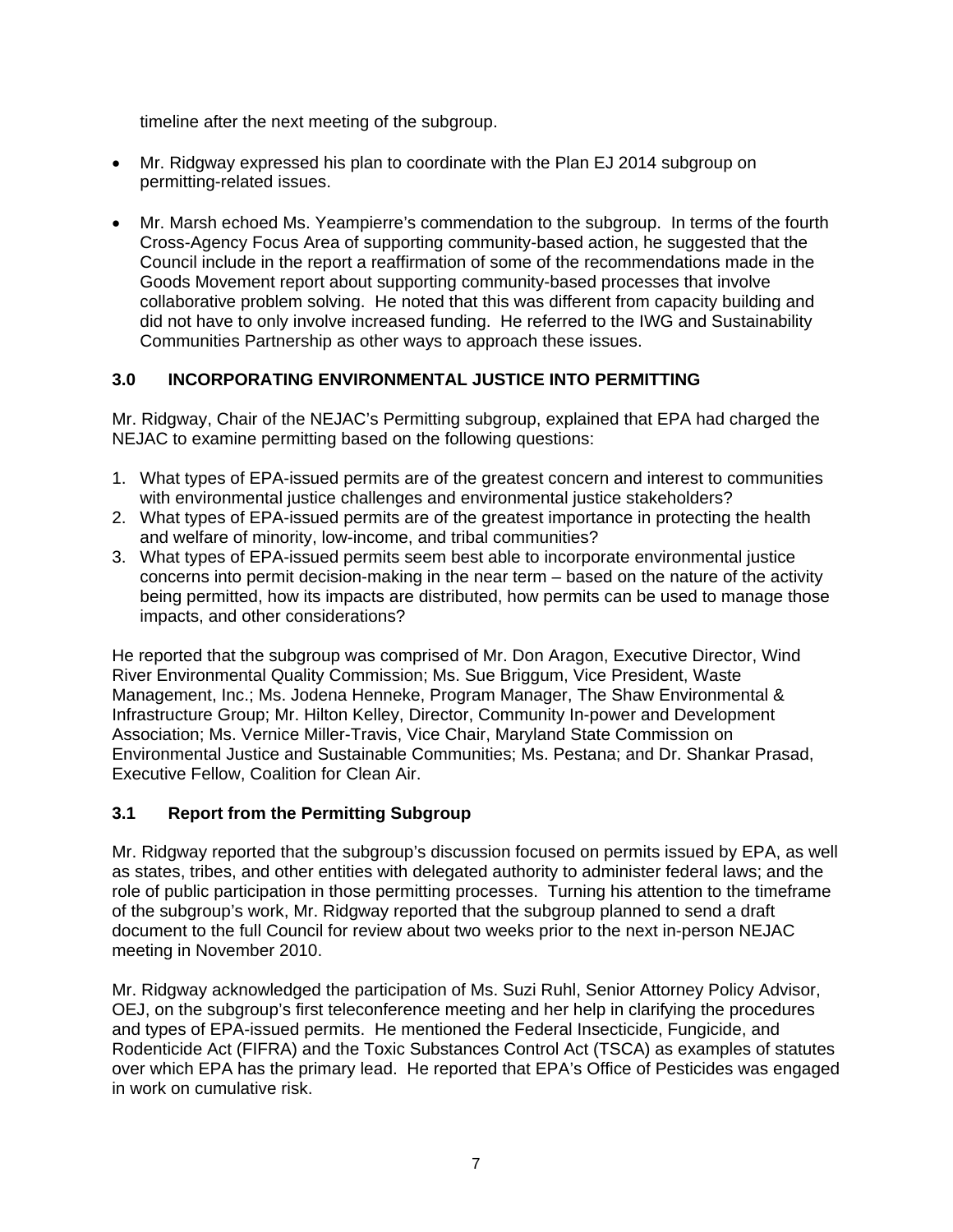Mr. Ridgway noted the following points, which were raised during the subgroup's first meeting:

- 1. A memorandum by Mr. Gary Guzzi, former EPA General Counsel, provided a legal perspective on the Agency's authority in terms of addressing environmental justice. Mr. Ridgway stated that the subgroup's report would make references to the "Guzzi memo," which was written in 2000.
- 2. A review should be conducted of environmental justice concerns that have been brought to the NEJAC's attention over the years and the associated permits (if any) to address them. Ms. Briggum added the need for two perspectives – how EPA regards its authority (in terms of permits that it issues directly versus those that it delegates); and a grassroots perspective on the kinds of issues raised.
- 3. A review should be conducted of existing NEJAC<br>documents related to permitting and public<br>participation, including an examination of issues that<br>remain unaddressed and those that could be raised<br>to the IWG. Mr. Ridgway

had no intention of "reinventing the wheel," but also acknowledged that some of the documents had been written 10 years ago and may need to be updated.

Mr. Ridgway then described two ways in which environmental justice could be incorporated into the permitting process administered by delegated authorities:

- 1. Performance Partnership Agreements (PPAs) Mr. Ridgway described PPAs as formal agreements that exist between delegated authorities (such as states and tribal governments) and the regional EPA Administrators. He noted that there was "ample room" in PPAs to address environmental justice and noted that members of the public were invited to review and comment on them.
- 2. Memoranda of Understanding (MOUs) According to Mr. Ridgway, MOUs are legal documents that hold delegated authorities accountable to update their laws when federal rules are changed. He added that in some cases, states and tribal governments could go beyond EPA requirements.

Mr. Ridgway reminded the Council that EPA provides funds for delegated authorities to administer federal laws, and states and tribal governments could, therefore, be held accountable for how those funds are spent in areas such as environmental justice.

## **3.2 Member Dialogue**

NEJAC members asked clarifying questions and made comments pertaining to Mr. Ridgway's presentation, as summarized below:

- Ms. Patricia Salkin, Associate Dean and Director, Government Law Center, Albany Law School, acknowledged the importance of both subgroups raising concerns about land use and zoning in the context of environmental justice.
- Ms. Pestana raised strong concerns about whether EPA was willing to have permit writers use the cumulative risk models that the Agency had developed in the 1990s.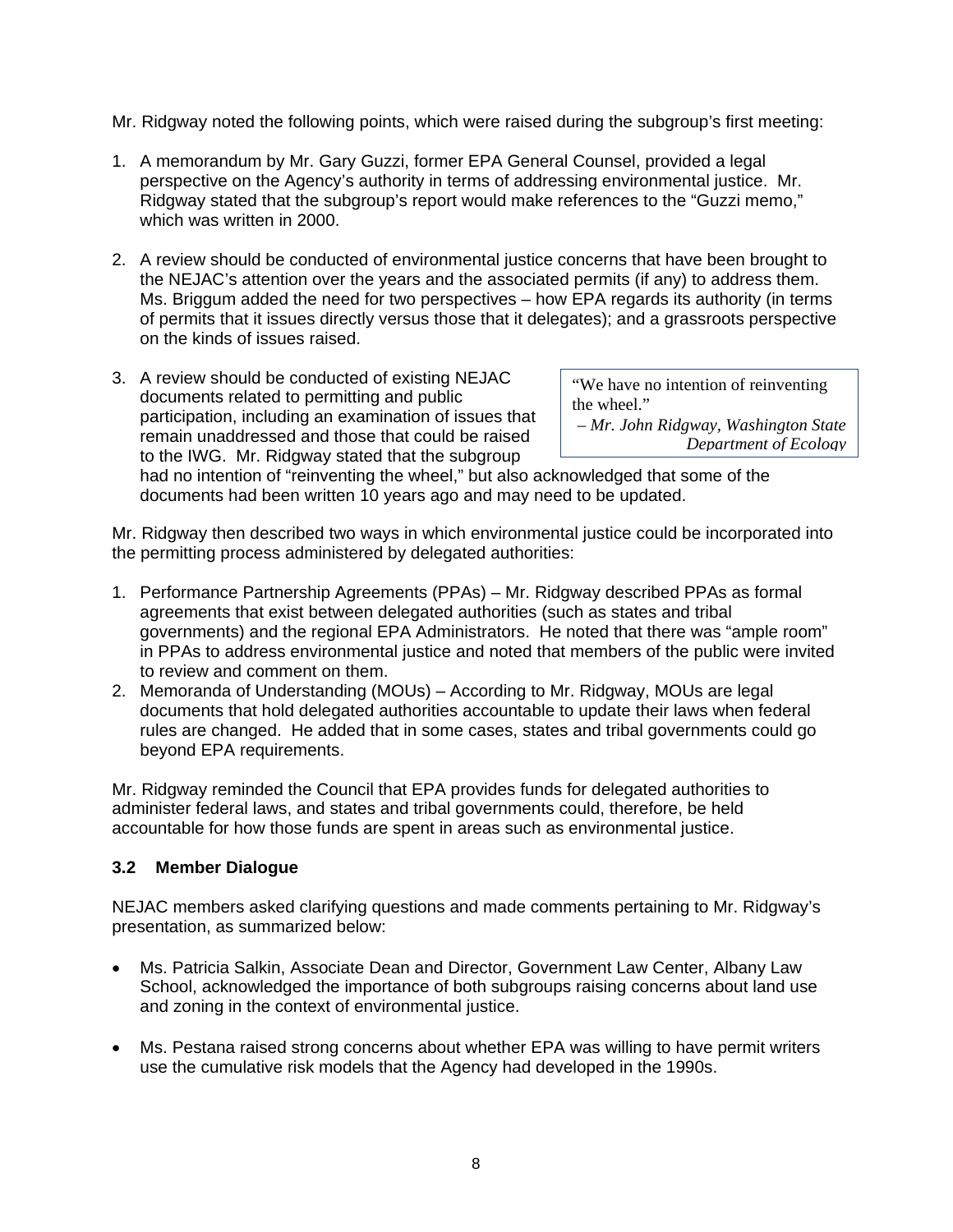- Mr. Targ asked whether the subgroup was also looking at issues of alternate siting and configurations of facilities. Mr. Ridgway stated that the subgroup had not delved into these issues, but rather was initially focusing on general issues of concern and advice. He asked Mr. Targ to explain the distinction between land use and zoning. Mr. Targ explained that the Clean Air Act's permitting provisions for certain types of facilities called for consideration of siting issues, configurations, and arrangements, independent of local zoning. He added that municipalities are in charge of zoning. Although the Agency does not have authority over zoning, he said, it could look at the impacts that a facility may have on the surrounding land uses and populations. He added that the subgroup could examine how EPA has used, or can use, that authority. Ms. Henneke noted that EPA has very limited land use authority. Mr. Targ clarified that the Agency did have the authority to examine the impacts of facilities on surrounding land use. As an example, he noted EPA's authority in the New Source Review (NSR) permitting process.
- Turning attention to the recent reconvening of the IWG, Ms. Stephanie Hall, Senior Counsel, Environmental Safety and Regulatory Affairs, Valero Energy Corporation, asked whether there was greater power and authority across various agencies than the subgroup was acknowledging. Mr. Ridgway agreed that there could be many opportunities beyond EPA's direct authority. Those opportunities, he added, should be identified.
- Ms. Jolene Catron, Executive Director, Wind River Alliance, acknowledged the absence of Mr. Aragon on the first meeting of the subgroup, as well as this teleconference meeting, and noted that his input from the perspective of tribal governments and tribal environmental agencies was critical in the permitting discussion. She raised concern about the absence of outside experts in the subgroup discussions. Mr. Ridgway echoed her concern and stated that the subgroup would recommend the inclusion of external advice. He also recognized the delegated permitting authority of some tribal agencies. Ms. Robinson acknowledged the concerns raised and noted that Mr. Aragon had sent her an e-mail regarding his schedule conflict with this meeting due to his role as Vice Chair of EPA's National Tribal Operations Committee (NTOC), which had a national teleconference meeting at the same time.
- Ms. Teri Blanton, Fellow, Kentuckians for the Commonwealth, commented that permitting was one of the most important issues for the NEJAC to consider, especially because many issues involving permits are delegated by EPA to the states and other entities.
- Ms. Pestana reported that, based on the State of Connecticut's PPA with EPA, the state would not review permit applications in an environmental justice community until an outreach plan had been developed and an informational meeting had been held that included notification of all stakeholders. She recommended that EPA not review applications until after proper public participation had taken place in affected communities.
- Ms. Pestana noted that that it had been 20 years since the *National Law Journal* first compared the amount EPA had spent on remediation in white versus minority communities. She wondered how this comparison might be different today and whether EPA was now spending an equal amount on remediation and enforcement across the U.S.
- Mr. Barlow suggested that the NEJAC keep in mind the rules under the Clean Air Act (CAA), noting that litigation was underway. He stated that if the "tailoring rule" was struck down in court, states would need to issue a very large number of CAA permits fairly quickly. He cautioned that this might cause states to sacrifice environmental justice due to the additional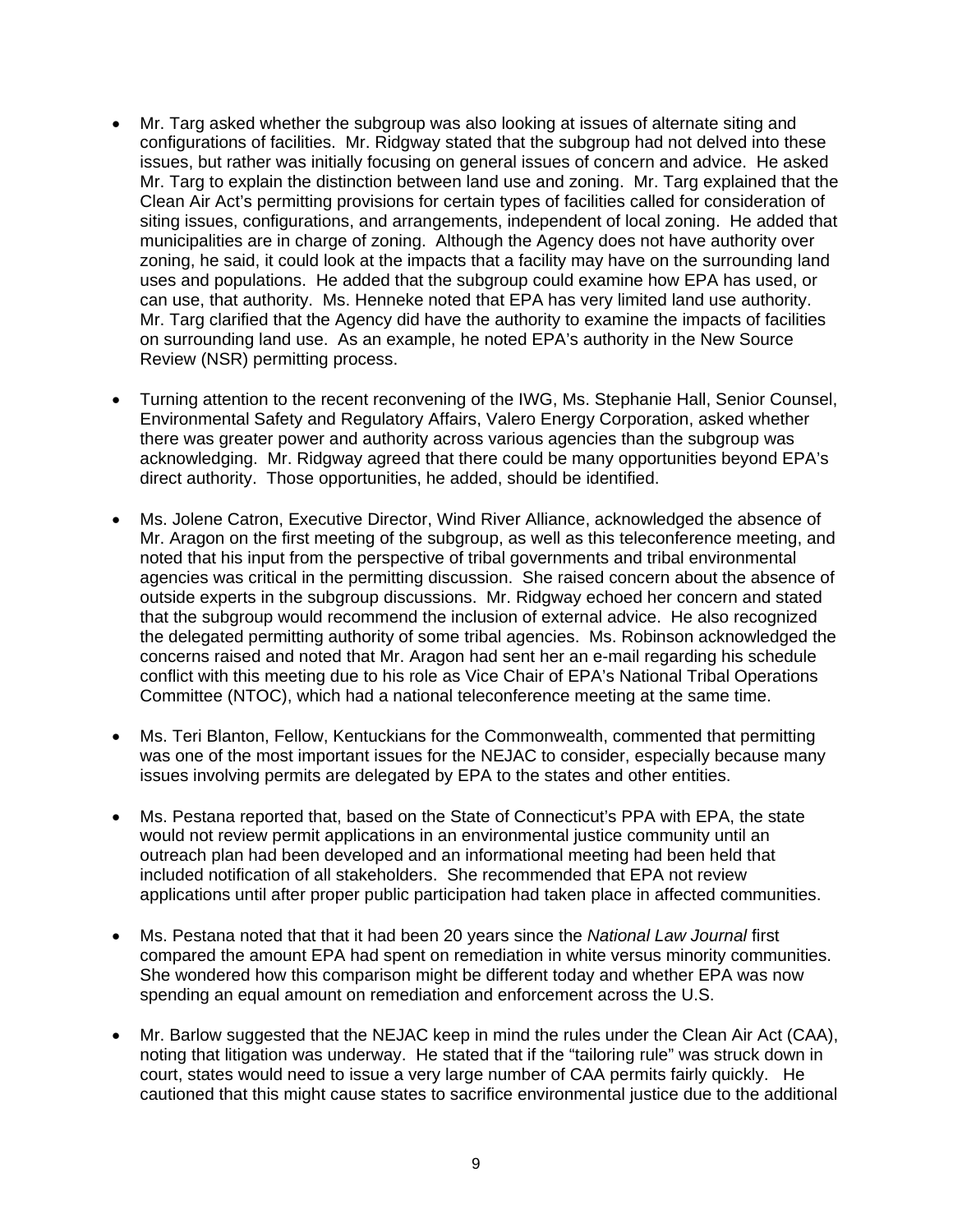permitting pressure.

- Ms. Hall asked whether the subgroup was considering the broad application of environmental justice across all permits, regardless of location. Mr. Ridgway confirmed that environmental justice concerns should be considered across the board. Ms. Hall asked about situations where there were no communities near the permitted facility or industry. Mr. Ridgway said that he was not aware of any permits where communities did not "weighed in," regardless of distance from the facility. Ms. Henneke gave the example of some large agricultural facilities like confined animal feeding operations (CAFOs) that might be located far away from any community.
- Ms. Catron commented on the underground injection control (UIC) permitting process and how EPA would prioritize it in terms of hydraulic fracturing (see Exhibit 4). She noted that hydraulic fracturing was difficult to explain to tribal communities. She urged EPA to make the permitting of hydraulic fracturing a high priority, especially in the context of the national dialogue on the issue. Ms. Blanton echoed Ms. Catron's sentiment and noted that there were other forms of injections related to coal waste. She also expressed concern about the future impacts of carbon capture and sequestration, and how that would be covered by UIC permits.
- Ms. Wynecta Fisher, Social and Environmental Equity Project Coordinator, E2 Inc., expressed concern about facilities that fall "just under" the state threshold for a permit that may also be located in "clustered" areas. Mr. Ridgway clarified that the rules regarding threshold for compliance are set at the federal level and, therefore, delegated authorities have to ensure compliance with at least the federal threshold. He acknowledged the concern about the clustering of unpermitted facilities.
- Mr. Barlow noted that FIFRA and UIC may be examples of permitting programs that fall under the purview of multiple agencies within each state (for example, natural resource agencies and pollution control agencies). He urged the subgroup to keep this in mind as it developed recommendations. Mr. Ridgway agreed with the importance of keeping this in mind and said the subgroup would include this topic in its report. He added that the IWG might be able to play a key role in raising the need for coordination and collaboration among state agencies.
- Mr. Blanton commented that CWA is delegated to states and other federal agencies. She noted EPA's responsibility to make sure that CWA is enforced by the various entities, as part of the Agency's oversight authority.

## **Exhibit 4 HYDRAULIC FRACTURING**

Hydraulic fracturing is the injection of fluid – usually water containing special fluid additives – under pressure to facilitate the production of oil and natural gas. The pressure exceeds the rock strength and the fluid opens or enlarges fractures in the rock. These larger, man-made fractures can extend as much as several hundred feet into the reservoir rock. After the formation is fractured, a "propping agent" is pumped into the fractures to keep them from closing when the pumping pressure is released. Hydraulic fracturing allows oil or natural gas to move more freely from the rock pores to a production well so it can be brought to the surface.

*(Source: http://www.epa.gov/ogwdw000/uic/wells\_hydrofrac.html)*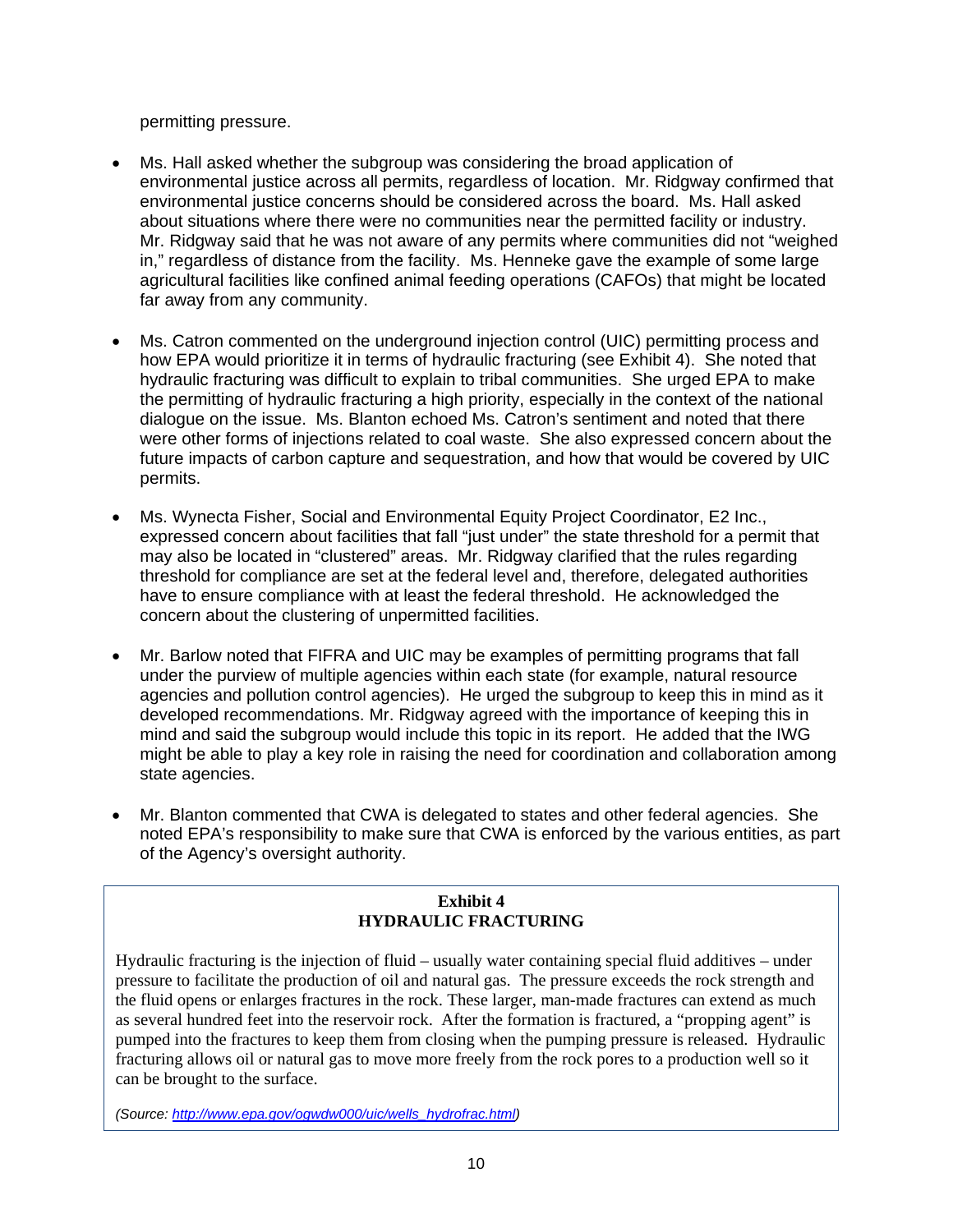- Mr. Robinson advised that the subgroup seek input from NEJAC regarding how the subgroup's findings should be framed. Mr. Ridgway explained that the subgroup's report would include findings and recommendations. He clarified that findings could include references to previous NEJAC reports, and comments heard from the public or through Council deliberations.
- Mr. Ridgway reviewed the following timeline for the subgroup:
	- o Teleconference meetings September 24, October 8, and October 25
	- o Draft report for NEJAC review November 1, 2010
	- o In-person discussion week of November 16, 2010

Ms. Robinson reminded Council members that they could contribute to the work of either subgroup by providing input to the subgroup chairs, regardless of whether they were serving on the subgroups. She also provided the following e-mail address that members of the public could use to provide input to the subgroups: environmental-justice@epa.gov, Subject Line: NEJAC Comment. She said comments would be routed to the appropriate NEJAC subgroup for its consideration. Mr. Ridgway advised that members of the public look at the charge posted on the NEJAC Website (www.epa.gov/environmentaljustice/nejac) to help frame their comments.

# **4.0 PUBLIC COMMENT PERIOD**

The NEJAC held a public comment period to hear from concerned citizens and members of affected communities. Comments were heard from five individuals from around the country, four of whom also submitted written comments. One additional written comment was received

for inclusion in the public record. Exhibit 5 lists the individuals who provided verbal and written comments.

Sections 4.1 through 4.5 summarize the spoken comments presented. Section 4.6 identifies the individual who submitted written comments but did not speak during the public comment period. Section 4.7 highlights the Council discussion at the end of the public comment period. All written comments are included in Appendix C.

## **4.1 Mr. Daniel Parshley, Glynn Environmental Coalition, Brunswick, GA**

Mr. Parshley introduced himself as project manager with Glynn Environmental Coalition in Brunswick, Glynn County, Georgia. He mentioned that he had spoken briefly with Ms. Robinson prior to the call. He noted the relevance of the Council's discussion to the experience of his grassroots organization, which he described as having faced numerous environmental problems related to permitting. He asked what mechanisms

# **Exhibit 5 INDIVIDUALS WHO PROVIDED PUBLIC COMMENT**

# **Spoken Comments**

- Mr. Daniel Parshley, Glynn Environmental Coalition, Brunswick, GA\*
- Mr. David Ludder, Law Office of David A. Ludder, Tallahassee, FL\*
- Ms. Elizabeth O'Nan, Protect All Children's Environment, Marion, NC\*
- Mr. John Shapiro, Western P.A.C.E., Santa Fe, NM
- Ms. Rosa Hilda Ramos, Comunidades Unidas Contra la Contaminacion, Cataño, Puerto Rico\*

# **Written Comments Only\*\***

 Ms. Joyce Grant, Citizens for Oceanfront Preservation, Asbury Park, NJ

Notes:

 *Ms. O'Nan, and Ms. Ramos also submitted written \*In addition to speaking, Mr. Parshley, Mr. Ludder, comments.* 

*\*\*Written comments are included in Appendix C.*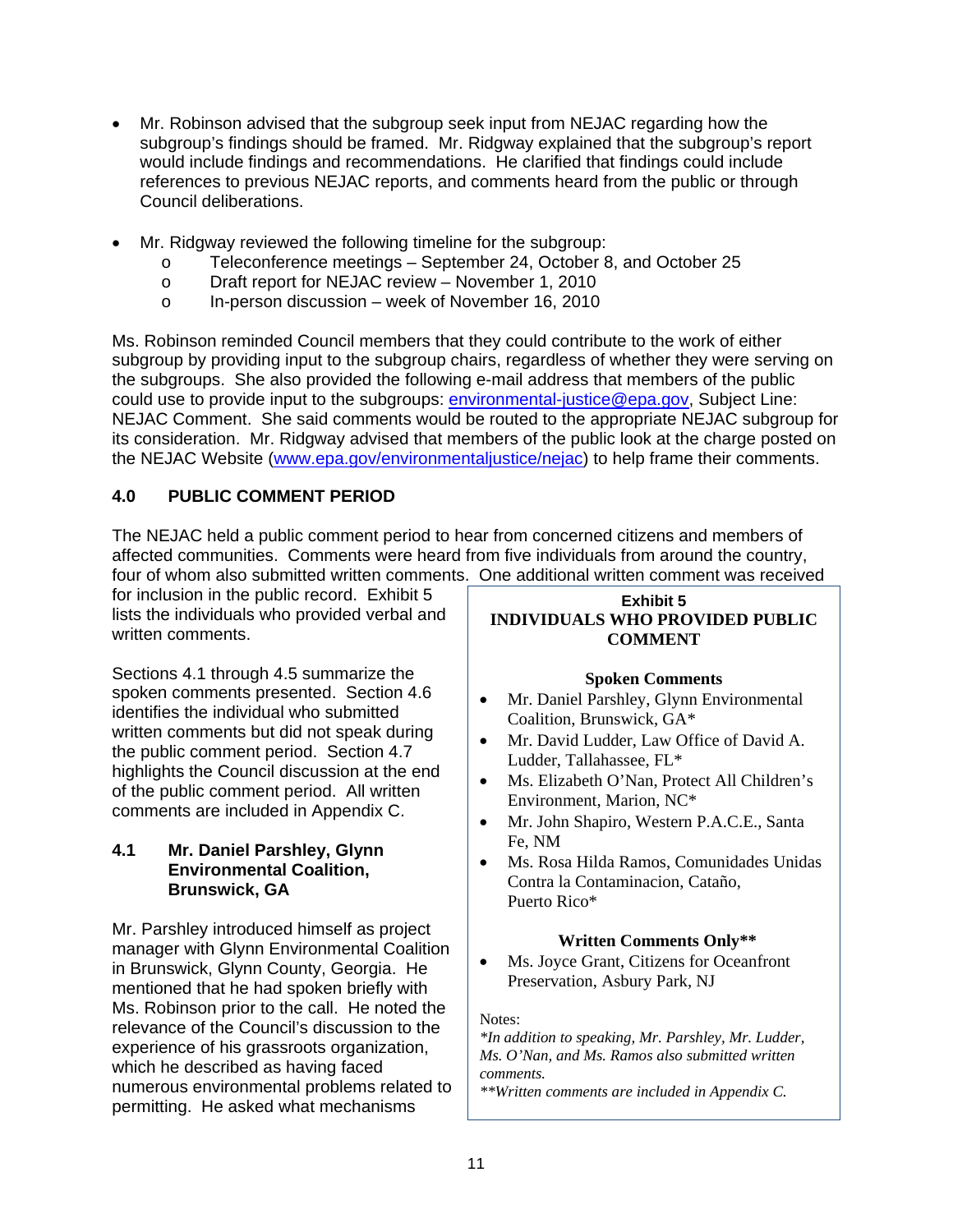were available for communities to bring their concerns to the attention of EPA. He raised concerns about how progress at the Agency would translate to progress at the community level.

He commented that four Superfund sites were located in his community due to the failure of the permitting process. He added that the community was prevented from alerting EPA about the problems.

Mr. Parshley noted that a search conducted on the EPA Website for "Office of Environmental Justice" generated no results. He added that attempts to navigate through the NEJAC Website led to "dead links." He said there was no link that members of the community could use to submit environmental justice concerns. He noted that, during his conversation with Ms. Robinson, it was evident that there were "significant problems" on the EPA Website and improvements were needed.

He also observed that environmental justice complaints sent to EPA Headquarters were often routed back to the EPA Regional Offices. He commented, "Part of environmental justice should

"Environmental justice should be the<br>
community's access to all levels of EPA<br>
and all levels of the decision-making process."<br>
He noted that responsible parties of Superfund<br>
sites generally have easier access to EPA than *– Mr. Daniel Parshley, Glynn Environmental* members of the community. He urged EPA to *Coalition* (1) include search terms on the Agency's *Coalition* **Website that provide a clear mechanism for** 

community members to submit their environmental justice complaints; and (2) provide for an appeals process for issues that cannot be resolved at the Regional level.

Mr. Parshley also submitted written comments, which are presented in Appendix C, Section C.1.

Highlights of the discussion that followed Mr. Parshley's comments are presented below:

- Ms. Robinson reported that EPA was moving toward a topic-driven Website structure, instead of one focused on EPA programs and offices. She said EPA recognized that certain topics (such as environmental justice) cut across programs and Regions. She explained that the Agency was developing a "microsite" for environmental justice and recognized areas for improvement. She said that she would continue a dialogue with Mr. Parshley.
- Mr. Ridgway referred to the statement at the end of Mr. Parshley's written comments, "NEJAC should evaluate Regional and EPA [Headquarters] responses to [environmental justice] concerns on an annual basis and provide a score on overall performance." He noted that this would be a huge undertaking but also acknowledged that he would be interested in how EPA was receiving and addressing environmental justice concerns. He raised this as an issue for the NEJAC to consider.
- Ms. Robinson reminded the Council that NEJAC, as a FACA committee, could not monitor or provide oversight to EPA functions. She said that the Council's sole function was to provide advice and recommendations to the Agency. She deferred to Mr. Kent Benjamin, Associate Director, OEJ, to discuss performance measures. Mr. Benjamin expressed appreciation for Mr. Parshley's comments. He reported that the Agency was reviewing its environmental justice Website (www.epa.gov/environmentaljustice), page by page, to correct all broken links and incorporate updates. He explained that efforts were being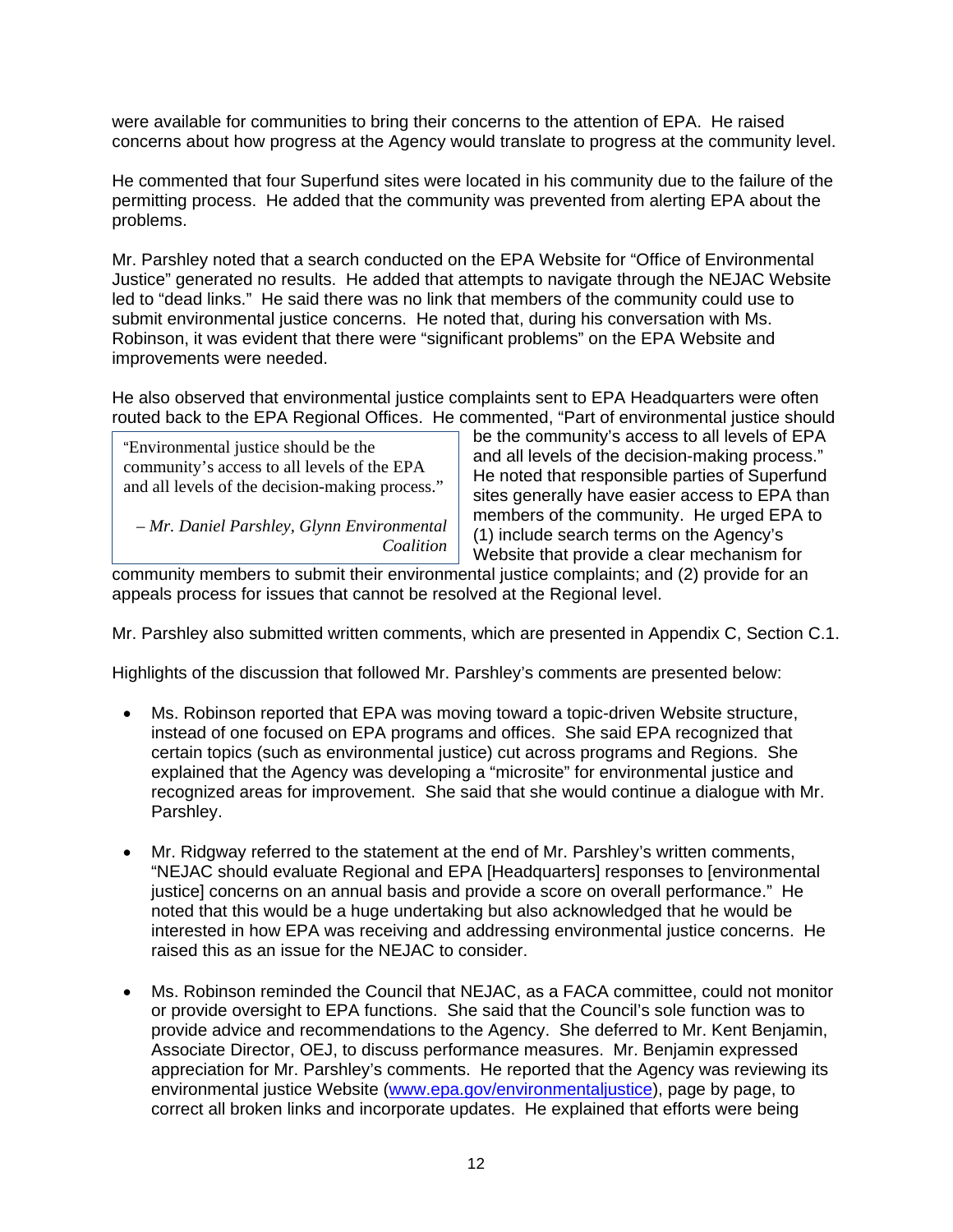made to enhance relationships with the Regions and improve the Regions' actions in response to environmental justice complaints. He noted that the Regional Offices have direct contact with communities, and that communities with complaints are encouraged to contact Headquarters if the Regional responses are unsatisfactory.

# **4.2 Mr. David Ludder, Law Office of David A. Ludder, Tallahassee, FL**

Mr. Ludder introduced himself as a private attorney based in Florida but practicing in Alabama. He stated that he "EJ is nothing more than lip<br>
occasionally represented environmental justice communities service in Alabama." occasionally represented environmental justice communities. He described his current case involving 64 African American residents near a landfill in Alabama who were receiving *– Mr. David Ludder, Law*  Tennessee Valley Authority coal ash from Kingston, *Office of David A. Ludder*  Tennessee. He noted that the community was suffering with no protection from EPA or the state.

Mr. Ludder referred to his written comments, which he had submitted prior to the meeting (see Appendix C, Section C.2), related to Title VI of the Civil Rights Act (see Exhibit 6). He noted that Title VI offered the best opportunity for EPA to advance environmental justice in permitting but added that it was not being used very well. He asserted that states (such as Alabama) apply to EPA for grant money, claiming to comply with Title VI, but in actuality, states disregard Title VI after submitting their applications. He added that there were generally no efforts by states to comply with Title VI until complaints were filed with EPA.

Mr. Ludder urged for "radical change" in the process for implementing Title VI, and he

have discriminated and voluntary compliance cannot be achieved, the federal agency<br>providing the assistance should either initiate<br>fullowing Mr. Ludder's comments follows:<br>fund termination proceedings or refer the matter to the Department of Justice for appropriate legal action. Aggrieved individuals may file administrative complaints with the federal agency that provides funds to a recipient, or the individuals may file suit for appropriate relief in federal court. Title VI itself prohibits intentional discrimination. Most funding agencies, however, have regulations for implementing Title VI that prohibit recipient practices that have the effect of discrimination on the basis of race, color, or national origin.

recommended an amendment to the Title VI **Exhibit 6**<br> **TITLE VI OF THE**<br> **CIVIL RIGHTS ACT OF 1964**<br> **CIVIL RIGHTS ACT OF 1964**<br> **CIVIL RIGHTS ACT OF 1964**<br> **CIVIL RIGHTS ACT OF 1964** Title VI prohibits discrimination on the basis of<br>race, color, and national origin in programs and<br>activities receiving federal financial assistance.<br>activities receiving federal financial assistance.<br>It a recipient of fed

• Mr. Ridgway noted that Mr. Ludder's concerns were similar to those raised by Ms. Pestana earlier in the teleconference meeting, during which she had referred to disparate impact analyses conducted by the National Law Journal in 1992. He suggested that EPA require states applying for financial assistance to perform a disparate impact analysis relative to the requested assistance. He asked whether EPA or any states were conducting (Source: http://www.justice.gov/crt/cor/coord/titlevi.php) disparate impact analyses related to Title VI.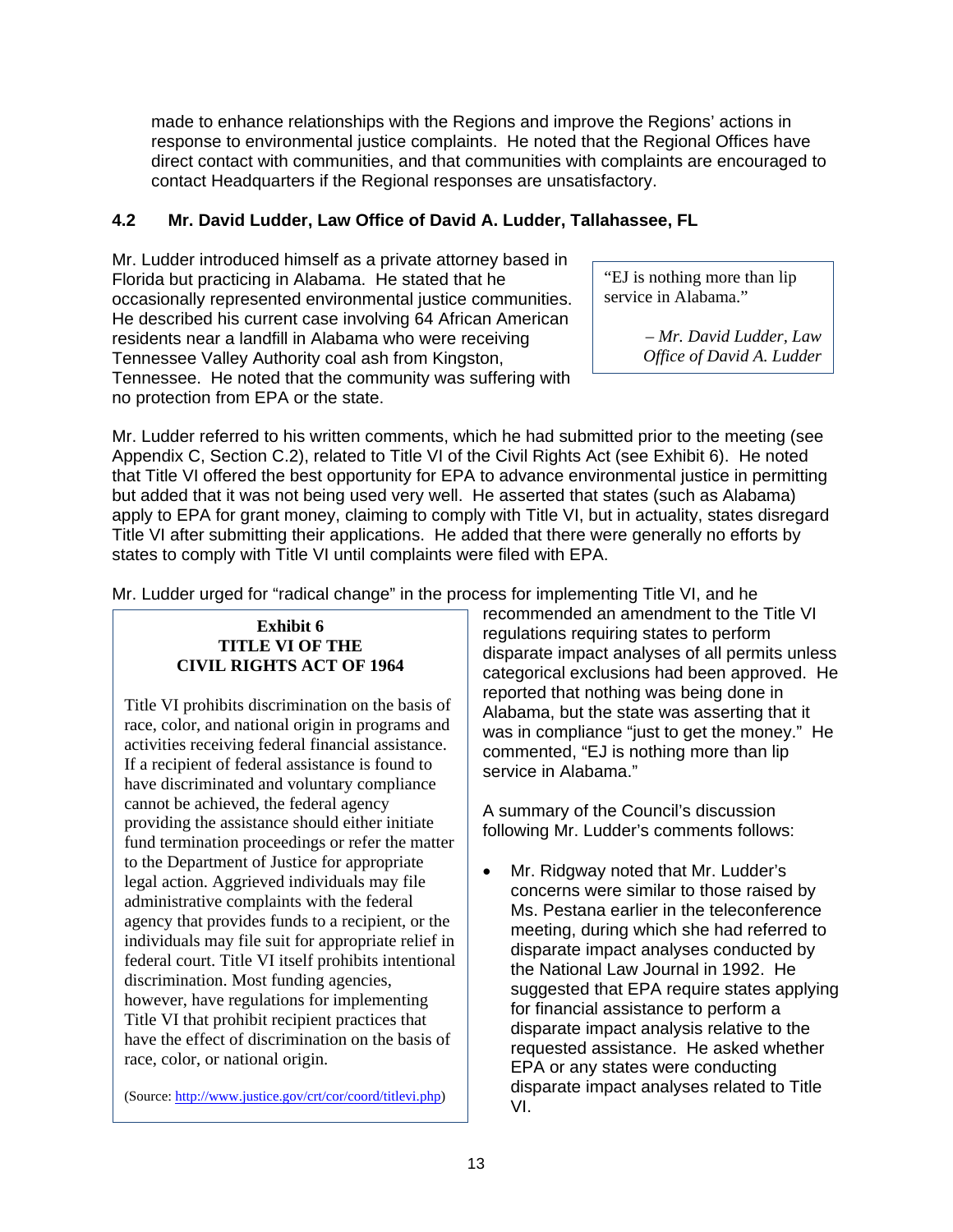- Mr. Targ stated that, based on his experience with the State of California where he practiced, he was not aware that the Agency required any such analysis prior to states receiving grant funding. He added that states self-certify their intention to comply with Title VI. Continuing his remarks, Mr. Targ reported that litigation was ongoing in the Ninth Circuit Court and elsewhere regarding Title VI issues involving EPA and other agencies, and that DOJ was reorganizing and conducting an internal review of its divisions with Title VI responsibilities. He added that DOT was looking at specific projects that have received stimulus funds within the context of Title VI. For example, he noted that the Bay Area Rapid Transit (BART) Oakland Airport Interconnector project had temporarily lost its funding due to Title VI issues. He noted that NEPA required disproportionate impact analysis.
- Mr. Benjamin confirmed that DOJ was working with EPA to enhance efforts in Title VI. He stated that he would report back in the future on the status of those activities. He noted that Plan EJ 2014 included an element on how permitting would be addressed in the coming years and gave assurance that he would raise this concern to the groups working on this issue.
- Mr. Ludder expressed appreciation for EPA's efforts to improve its approach to handling complaints. He clarified that his comments were not directed to EPA's approach to implementing Title VI but rather that EPA should require the states responsible for issuing permits to conduct disparate impact analyses for the permits that they issue.

# **4.3 Ms. Elizabeth O'Nan, Protect All Children's Environment, Marion, NC**

Ms. O'Nan, Director, Protect All Children's Environment (PACE), described her organization as a group of individuals that have been poisoned by chemicals and were institutionally injured or disabled by chemical exposures. She stated that the current term for this disability is Toxicant Induced Loss of Tolerance (TILT), characterized by continuous and ongoing injury from pollution and unnecessarily toxic products. She added that this population was continually being "reinjured" in their daily lives.

She commented that, while many from the TILT<br>community have spoken to the NEJAC, the group was<br>not represented on the Council nor recognized by EPA.<br>She referred to a 2002 resolution by the NEJAC<br>requesting that EPA recogn "multiple chemical sensitivity"), adding that EPA had *– Ms. Elizabeth O'Nan, Protect All* rejected the resolution. She asked that the NEJAC urge *Children's Environment* EPA to recognize this "exponentially-growing disability."

their lives ripped out from under them

She also asked for assistance from NEJAC and EPA in dealing with unusual and problematic issues that arise from continuous exposures. She stated, "As long as [we have] these individuals that have had their lives ripped out from under them by these environmental injustices…, it seems like any other issues that we're addressing here…miss the point."

In addition to urging EPA to act on the previous NEJAC resolution, Ms. O'Nan referred to the following additional recommendations, which are also presented in her written comments in Appendix C, Section C.3.

1. Enact the Toxic Tort Abatement Act to reduce injustice in courts for those who are inevitably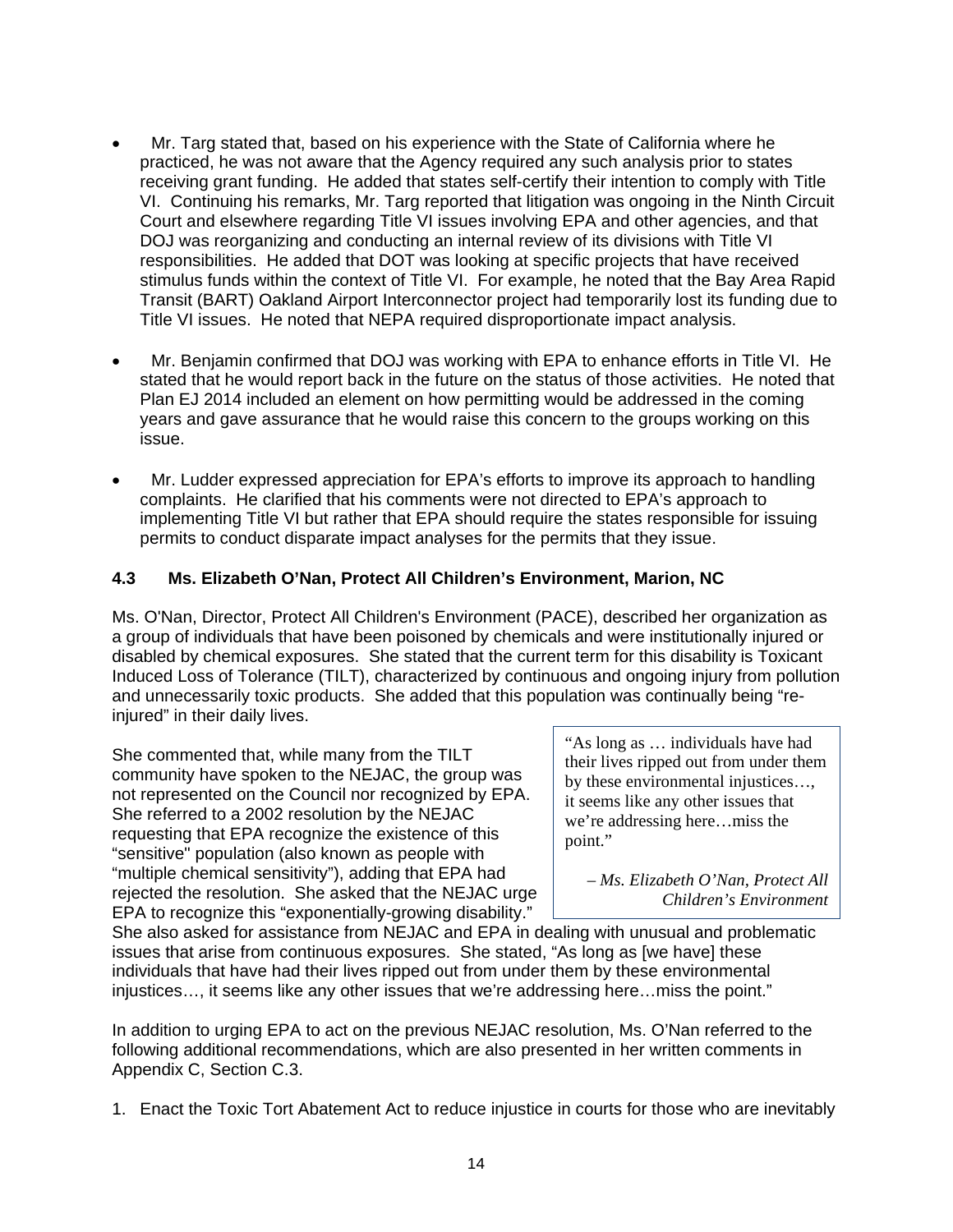chemically injured by toxic chemicals. Provide funds for assistance and special needs.

- 2. Provide sanctuary emergency shelter and special needs housing for the chemically disabled.
- 3. Include communities in community planning efforts, and recognize the needs of those disabled by TILT.
- 4. Educate physicians through the Department of Health and Human Services to treat all levels of chemical injury.

The Council had no comments following Ms. O'Nan's testimony.

# **4.4 Mr. John Shapiro, Western P.A.C.E., Santa Fe, NM**

Mr. Shapiro stated that his organization primarily dealt with veterans' issues. He reported that an increasing number of veterans were having problems with toxic exposure, especially in lowincome communities. He said that toxic exposure among veterans had historically been a problem, noting that 25 percent of all injuries in World War I were chemical injuries. He asserted that doctors started treating such injuries in 1918 by "avoidance," that is, moving their patients to the mountains, desert, or beach to help them feel better. He said that Great Britain had been tracking chemical injuries among its veterans since 1921 and found that most did not get better. He added that the health of most of the Vietnam veterans who were exposed to Agent Orange, Agent Purple, dichlorodiphenyltrichloroethane (DDT), and chlordane had not

improved, and they continued to live in low-income communities with toxic exposure in their homes. The government has really dropped the

He explained that when these veterans go to the Veterans Administration (VA) Hospital with *– Mr. John Shapiro, Western P.A.C.E.*  complaints about their chemical-related injuries,

ball on this, in a very severe way."

they are often scoffed at or told that, instead of having multiple chemical sensitivities, they are actually suffering from a mental illness called "olfactory hallucinations." He reported that no treatment protocols exist, however, private physicians have obtained positive results with glutathion (administered intraveneously or in nasal sprays) and colestyramine. Mr. Shapiro further asserted that the University of Virginia Medical School has had success with detoxifying employees exposed to pesticides at toxic waste sites.

Mr. Shapiro commented that HUD had "dropped the ball," noting that most veterans are homeless. He said that on-base housing was highly contaminated with chlordane from the 1950s until mid-1970s, when it was finally banned. He added that the incidence of diabetes in young veterans was rising, especially among Native Americans. He reported that many physicians attribute this to pesticides that act as estrogen xenobiotics that mimic hormones.

He referred to the water supply at Camp Lajeune, NC, which he said had been "knowingly contaminated" and exposed tens of thousands of marines and their families to high levels of solvent. He stated, "the government has really dropped the ball on this, in a very severe way." He cited economic studies reporting that it was cheaper to keep veterans, children, employees, and members of the community healthy. He stated that a small group of "rogue chemical corporations" pollute and add high costs to the healthcare system and taxpayers.

He welcomed listeners to contact him at johnshapiro2000@yahoo.com.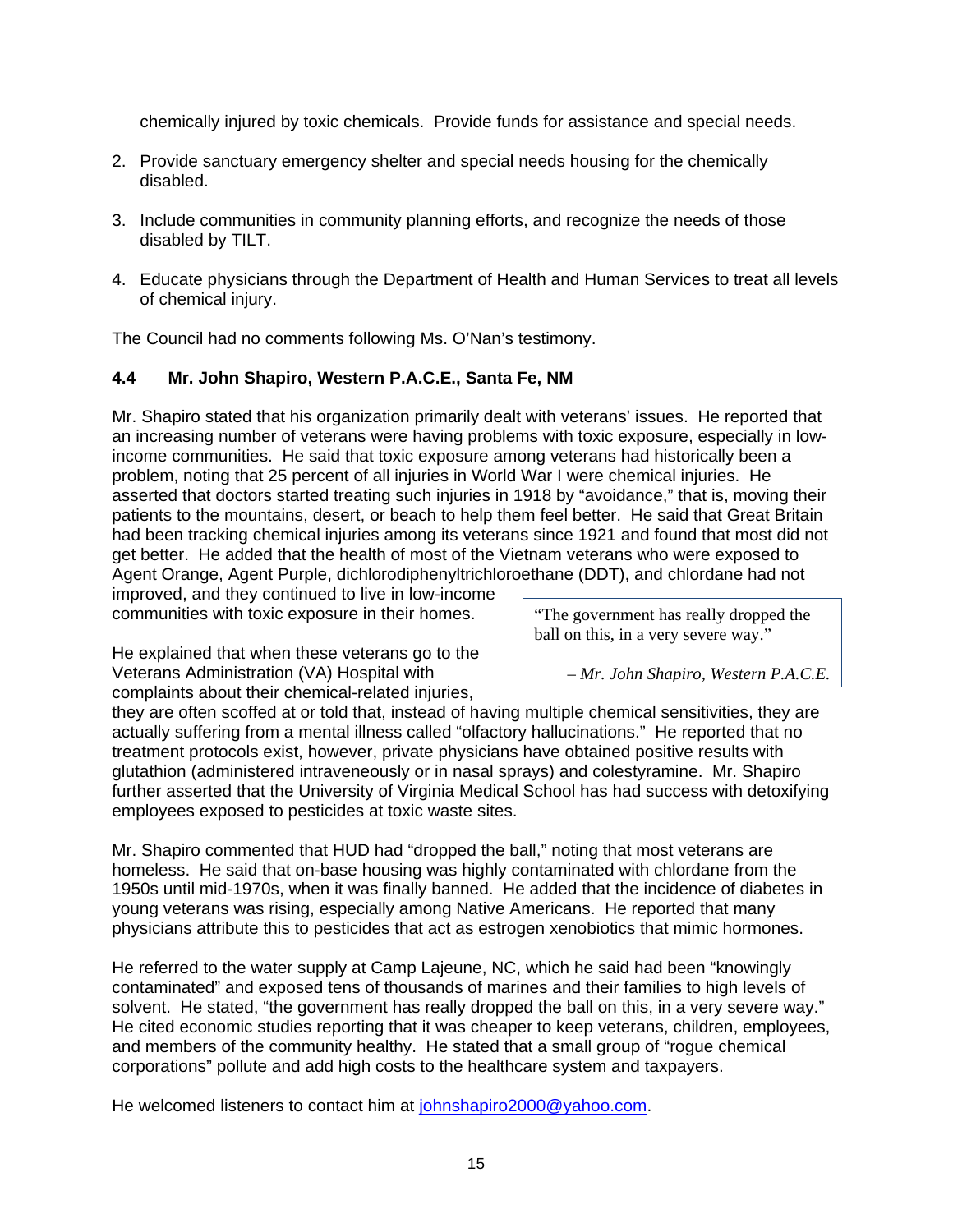The Council had no comments following Mr. Shapiro's testimony.

# **4.5 Ms. Rosa Hilda Ramos, Comunidades Unidas Contra la Contaminacion, Cataño, Puerto Rico**

Ms. Ramos stated that she was a former NEJAC Executive Council member and expressed appreciation for the Council's efforts. She commented that she was surprised that the NEJAC was at the "same point" as when she left – still talking about permitting problems, risk assessments, toxic exposure, cumulative health effects, grassroots community participation, and other topics. She expressed her sadness for the lack of progress.

She noted the lack of representation on the NEJAC of "abused communities" such as (1) the island of Puerto Rico, which she said was "poorer than the poorest state of the United States, with 4 million people;" (2) low-income white people of the Appalachians facing problems associated with the mining and coal industries; and (3) Latino farm workers who were at risk from exposure to insecticide spraying.

industry." **the oil and gas industry.** She added that

Ms. Ramos also expressed her disappointment "It's your responsibility to convey…to about the Council's lack of discussion around [Administrator] Jackson that something has exploding refineries and pipelines. She asked to be done to regulate more the oil  $\ldots$  and gas  $\Box$  the NEJAC to recommend greater regulation of Administrator Jackson should promote the *– Ms. Rosa Hilda Ramos, Comunidades* inclusion of affected communities in FACA *Unidas Contra la Contaminacion* | committees. She said, except for EPA, "the little guys, the ones who really suffer, EJ

communities, do not have a voice in developing any federal agency policy, [which explains] why environmental abuses abound." She also acknowledged that EPA staff were "very good," and said that Administrator Jackson should encourage more ideas from staff.

Ms. Ramos also submitted written comments, which are presented in Appendix C.

Ms. Yeampierre informed Ms. Ramos that Ms. Blanton was a representative on the NEJAC from Appalachia, and that she herself was Puerto Rican from New York City. She reported that that she and other activists from New York City had met with Ms. Judith Enck, Regional Administrator, EPA Region 2, and requested that EPA pay special attention to Cataño – where an explosion and fire occurred at the Caribbean Petroleum Corporation (CAPECO) on October 23, 2009. Ms. Yeampierre expressed hope that Ms. Ramos had the opportunity to engage EPA effectively. She urged her to write, call, or e-mail Region 2; and offered her help to Ms. Ramos (in her capacity as Executive Director of UPROSE, Inc., "Brooklyn's oldest Puerto Rican organization").

# **4.6 Written Comments**

Appendix C presents all written comments submitted for the public record. Four individuals who spoke also submitted written statements prior to the teleconference meeting. In addition, a written statement was received from Ms. Joyce Grant, Citizens for Oceanfront Preservation, Asbury Park, NJ, who did not speak during the meeting.

# **4.7 Member Dialogue**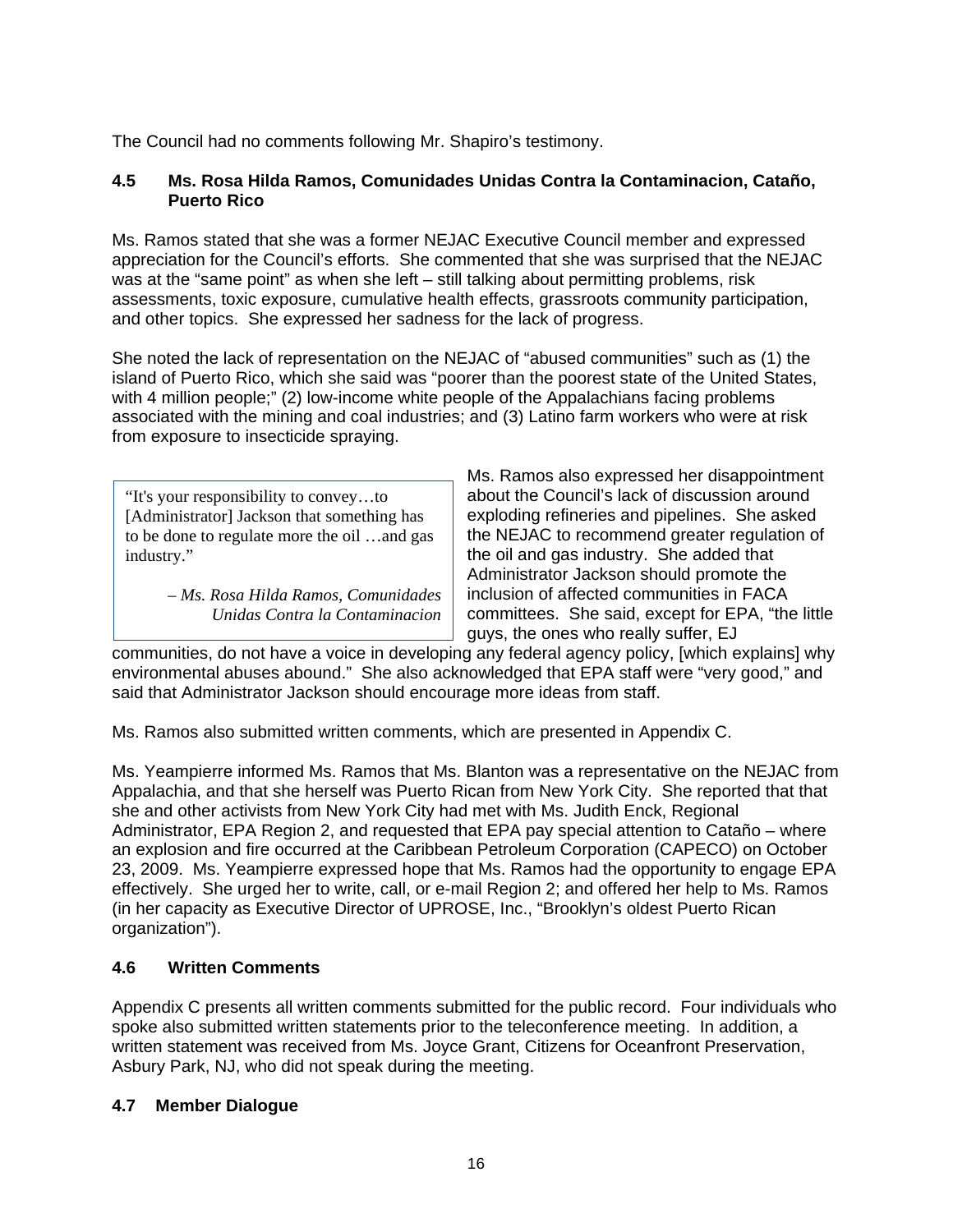Highlights of the discussion among NEJAC members following the public comment period are summarized below:

- Mr. Marsh noted that several public commenters spoke about the special needs of people with chemical sensitivities. He suggested having someone look into the work that was being done to address those issues, for example, by EPA's Office of Research and Development or the National Academy of Sciences. Mr. Ridgway added that this issue was also related to TSCA reform and requested that EPA keep the Council updated on the Agency's role in TSCA reform activities.
- Ms. Fisher noted the challenge of teaching EPA's rule writers and permit reviewers about environmental justice. Ms. Robinson responded that the Agency has identified training as a very important component of its work, not only in a classroom setting but also in on-the-job "teachable moments." She reported that an EPA training program for those involved in the Agency's rulemaking process included a module on environmental justice. She also mentioned EPA's Environmental Justice in Rulemaking Guidance as another means of increasing staff awareness.
- Ms. Yeampierre commented that the NEJAC was regarded by many as a "one-stop shopping" place for environmental concerns. She recognized a need for cross links on the NEJAC Website to direct people to other FACA committees that might be more appropriate to address their concerns. Ms. Robinson agreed, adding that she and Mr. Lee were working with other FACA committees to incorporate considerations of environmental justice into their decision-making and deliberations. She referred to an EPA Website that lists all the Agency's FACA committees and their respective missions (www.epa.gov/ocem/faca/facacomcontacts.htm). Ms. Robinson committed to follow-up on Ms. Yeampierre's suggestion of introducing cross links and invited the Council to provide other suggestions on how to make EPA's NEJAC Website more user-friendly. She also added that efforts were underway to help other federal advisory committees increase representation of members who understand environmental justice issues. She noted that some former NEJAC members had been asked to join other federal advisory committees.

## **5.0 Closing Statements**

Ms. Robinson announced that the next in-person meeting of the NEJAC was scheduled for Tuesday, November 16, through Thursday, November 18, 2010, in Kansas City, Missouri, at The Westin Crown Center hotel. She encouraged everyone to visit the NEJAC Website for more information on registering for the meeting and arranging hotel accommodations. She said that information would also be sent through EPA's EJ ListServ.

Ms. Yeampierre thanked everyone for their time and adjourned the meeting.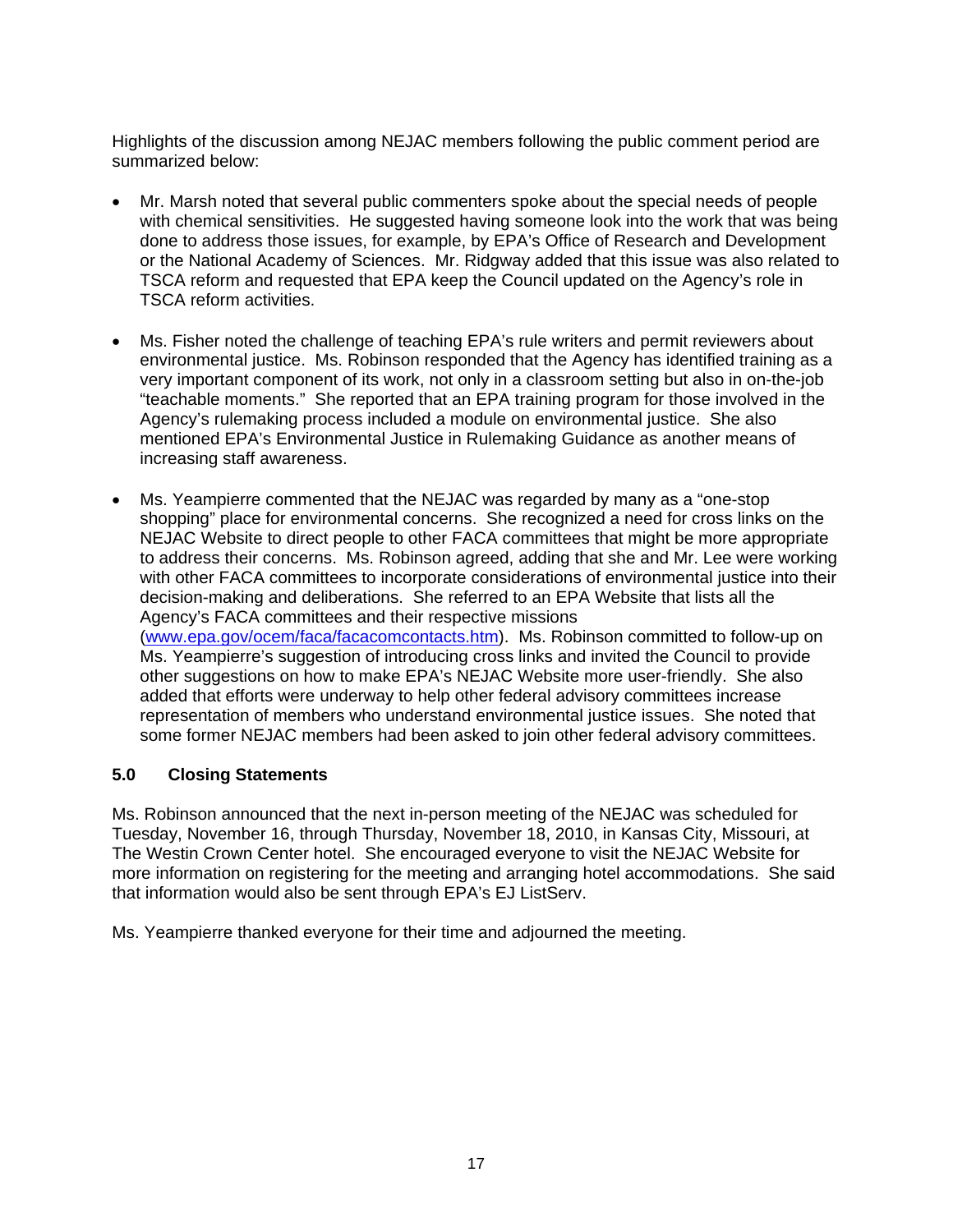#### **Appendix A NEJAC Public Teleconference Meeting Thursday, September 23, 2010**

**List of Members**

# **DESIGNATED FEDERAL OFFICER**

*Victoria Robinson*  Office of Environmental Justice U.S. Environmental Protection Agency 1200 Pennsylvania Avenue, NW (MC-2201A) Washington, D.C. 20460 Phone: (202) 564-6349 Fax: (202) 564-1624 E-mail: robinson.victoria@epa.gov

#### **CHAIR**

*Elizabeth Yeampierre*  Executive Director UPROSE, Inc. Brooklyn, New York

## **VICE-CHAIR**

*John Ridgway*  Manager, Information Management and Communications Section Hazardous Waste and Toxics Reduction Program Washington State Department of Ecology Olympia, Washington

## **OTHER MEMBERS**

## **ACADEMIA (3)**

*M. Kathryn Brown*  Formerly University of Cincinnati College of Medicine Cincinnati, Ohio

## *Paul Mohai*

Professor School of Natural Resources and Environment University of Michigan Ann Arbor, Michigan

## *Patricia E. Salkin*

Associate Dean and Director Government Law Center Albany Law School Albany, New York

## **BUSINESS/INDUSTRY (5)**

## *Chuck D. Barlow*

Assistant General Counsel, Environmental Entergy Services, Inc. Jackson, Mississippi

## *Sue Briggum*

Vice President, Federal Public Affairs Waste Management, Inc. Washington, D.C.

## *Wynecta Fisher*

Social and Environmental Equity Project **Coordinator** E2 Inc. New Orleans, Louisiana

#### *Stephanie Hall*

Senior Counsel, Environmental Safety and Regulatory Affairs Valero Energy Corporation San Antonio, Texas

#### *Jodena Henneke*

Program Manager, Commercial, State, and Local Division The Shaw Environmental & Infrastructure Group Austin, Texas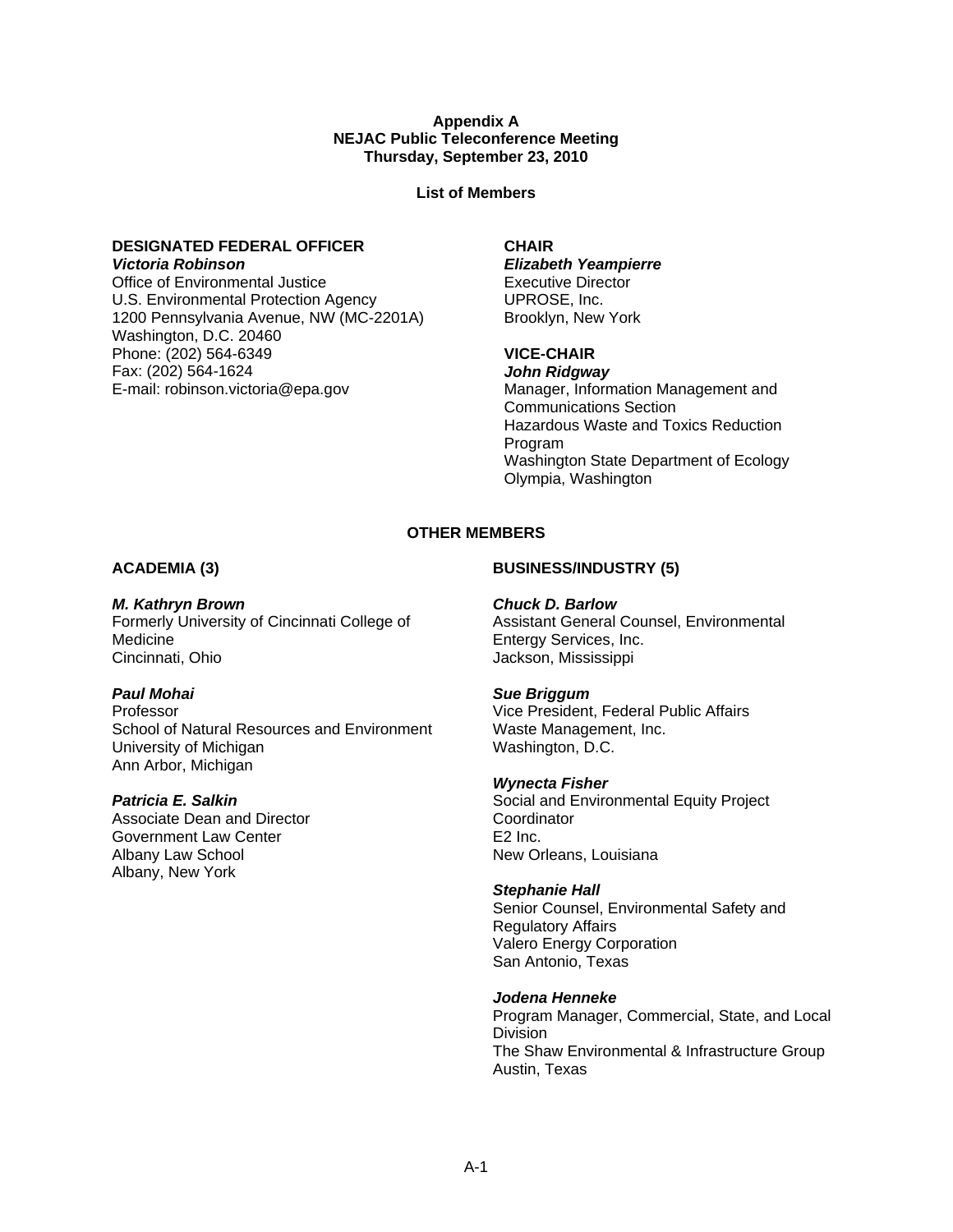#### **COMMUNITY-BASED ORGANIZATIONS (6)**

*Teri E. Blanton*  Fellow Kentuckians for the Commonwealth Berea, Kentucky

#### *Hilton Kelley*

**Director** Community In-power and Development **Association** Port Arthur, Texas

*Margaret J. May*  Executive Director Ivanhoe Neighborhood Council Kansas City, Missouri

## *Fr. Vien T. Nguyen*

Pastor Mary Queen of Viet Nam Community Development Corporation New Orleans, Louisiana

#### *Kimberly Wasserman*

**Coordinator** Little Village Environmental Justice Organization Chicago, Illinois

*Elizabeth Yeampierre* [see Chair above]

#### **NON-GOVERNMENTAL/ENVIRONMENTAL GROUPS (6)**

## *Savonala 'Savi' Horne*

Executive Director Land Loss Prevention Project Durham, North Carolina

#### *J. Langdon Marsh*

Fellow, National Policy Consensus Center Portland State University Portland, Oregon

## *Vernice Miller-Travis*

 Bowie, Maryland Vice Chair Maryland State Commission on Environmental Justice and Sustainable Communities

## *Shankar Prasad*

Executive Fellow Coalition for Clean Air Sacramento, California

#### *Nia Robinson*

Environmental Justice and Climate Change Initiative Greensboro, North Carolina

# *Nicholas Targ*

Co-Chair, Environmental Justice Caucus American Bar Association San Francisco, California

## **STATE and LOCAL GOVERNMENTS (2)**

*Edith Pestana* 

Administrator, Environmental Justice Program Officer of the Commissioner Connecticut Department of Environmental **Protection** Hartford, Connecticut

John Ridgway [see Vice Chair above]

#### **TRIBAL GOVERNMENTS and INDIGENOUS ORGANIZATIONS (3)**

## *Don Aragon*

Executive Director Wind River Environmental Quality Commission Eastern Shoshone and Arapaho Tribes Fort Washakie, Wyoming

#### *Peter M. Captain, Sr.*

Elder Advisor to the Executive Board of Directors Yukon River Intertribal Watershed Council Fairbanks, Alaska

#### *Jolene M. Catron*

Executive Director Wind River Alliance Fort Washakie, Wyoming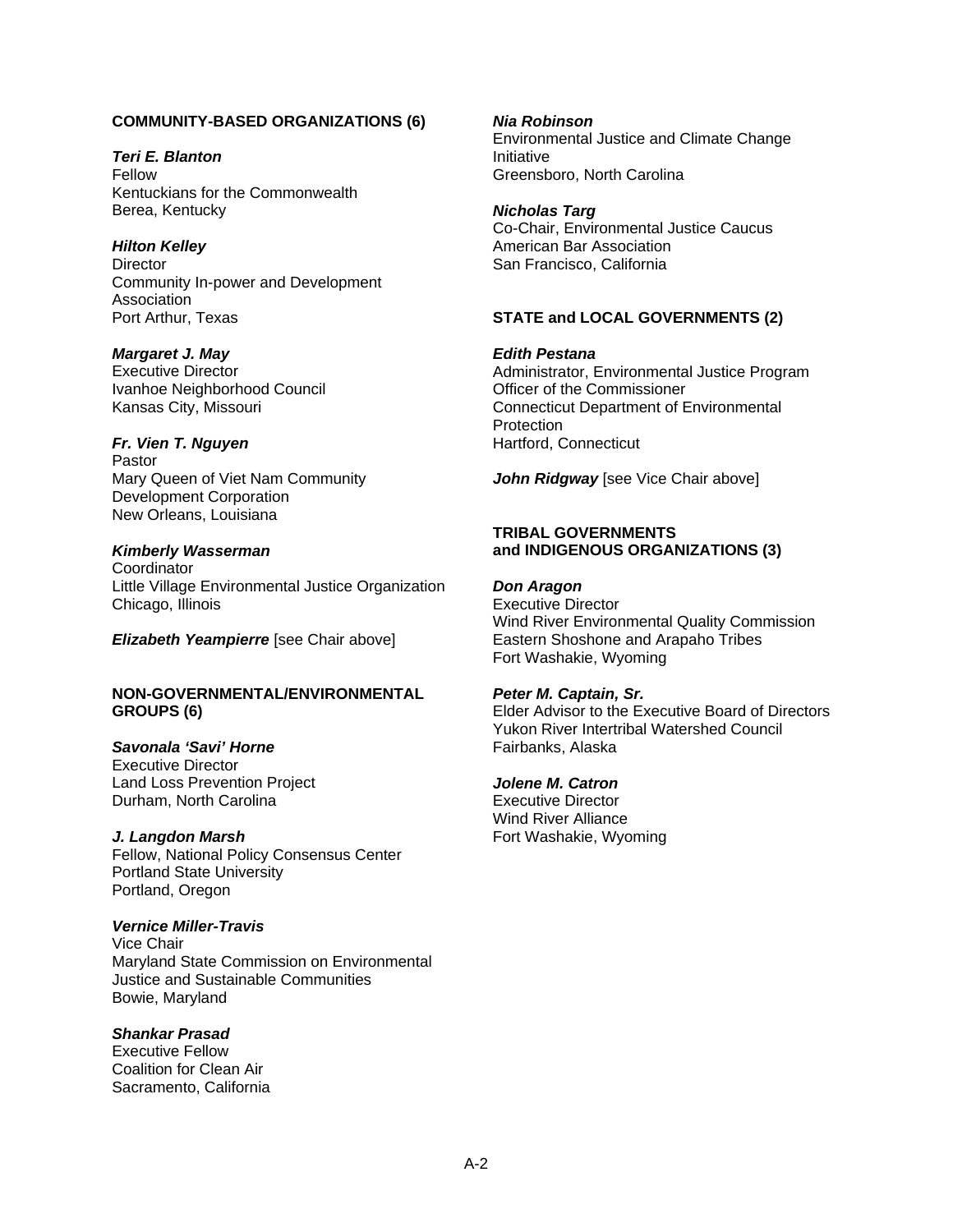#### **Appendix B NEJAC Public Teleconference Meeting Thursday, September 23, 2010**

#### **List of Attendees**

Akula, Maya California Department of Toxic Substances Control Chatsworth, CA

Andarde, John Old Bedford Village Development Corporation New Bedford, MA

Baird, Barbara South Coast Air Quality Management District Diamond Bar, CA

Beardsley, Betsy Alaska Wilderness League Anchorage, AK

Environmental Conservation<br>Fairbanks, AK

Allegra, Kim N. University of California, San Francisco Oakland, CA

Augurson, Shirley U.S. EPA Region 6 Dallas, TX

Bateman, Ellen George Mason University Arlington, VA

Bell, Janet Bell Associates Wheat Ridge, CO

Bird, Cathie Statewide Organizing for Community eMpowerment Pioneer, TN

National Wildlife Federation<br>Billings, MT Bonogofsky, Alexis

#### Ajanaku, Abena Georgia Department of Natural Resources Atlanta, GA

Amegashie, Carolyn Wisconsin Department of **Transportation** Madison, WI

Baecker, Renee South Carolina Department of Health & Environmental Control Columbia, SC

Bautista, Eddie New York City Environmental Justice Alliance Brooklyn, NY

Bell, Aaron LeVar U.S. EPA Washington, DC

Blakely, Pamela U.S. EPA Region 5 Chicago, IL

Bone, Tracy U.S. EPA Washington, DC

Benson, Sonja L. Alaska Department of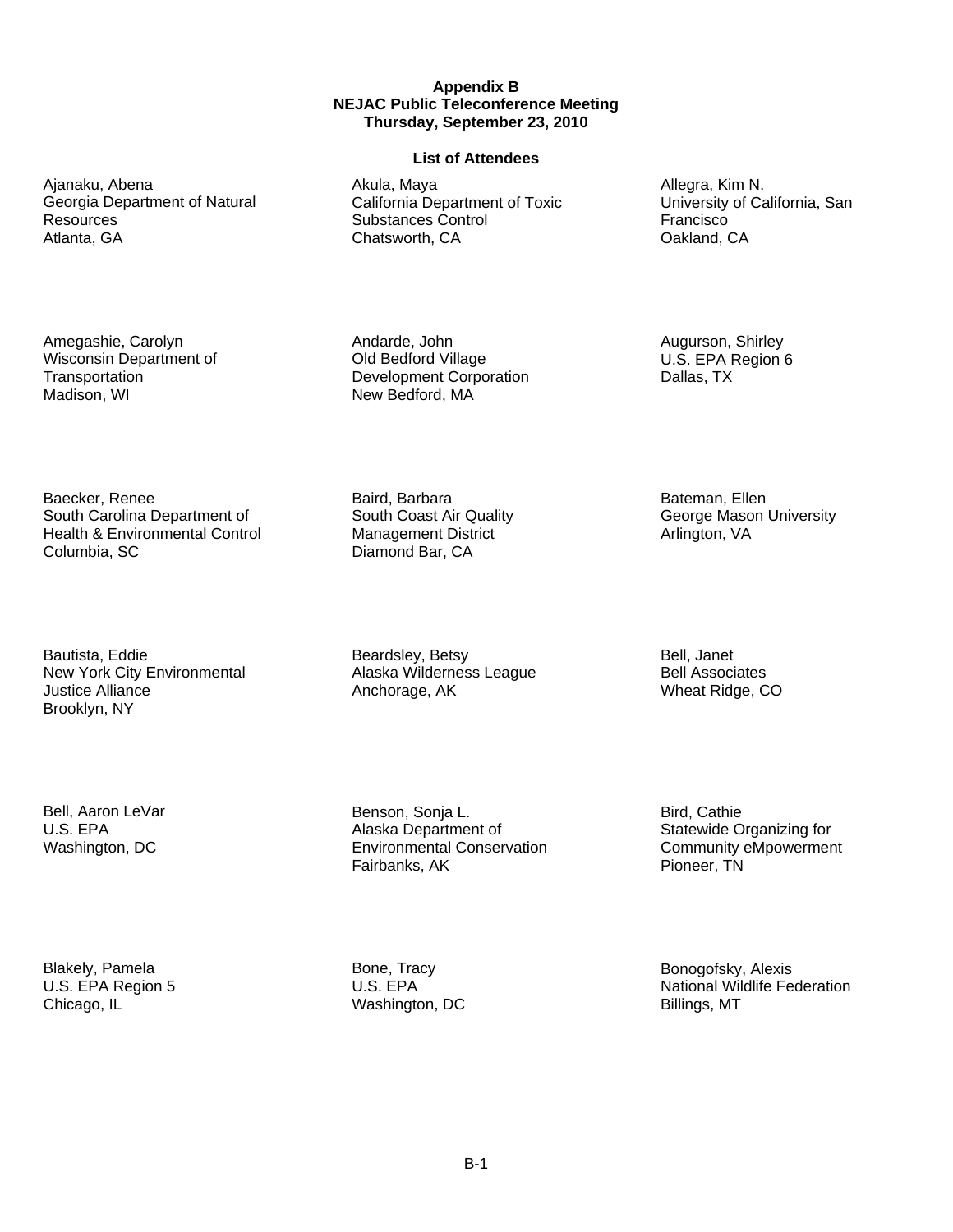Ditmore, John **Exaguntla, Neeraja** Erraguntla, Neeraja Espinosa, Monica<br>Coffeyville Resources Refining **Exas Commission** on **Exaguntla** U.S. EPA Region 7 Coffeyville Resources Refining and Marketing **Environmental Quality** Environmental Quality Kansas City, KS Coffeyville, KS Austin, TX

Booher, Robert **Carter, Brenda** Carter, Brenda<br>
Puget Sound Clean Air Agency **Childers**, Illinois Environmental Regulatory **Childers**, Andrew BNA Daily Environment Report **Illinois Environmental Regulatory** Seattle, WA Group Group Group Arlington, VA Arlington, VA Springfield, IL

Crabbe III, Philip F. Cutler, Adam H. Davis, Consuelo Flores Management District **National Philadelphia** Philadelphia Seattle, WA<br>Diamond Bar, CA **Philadelphia** PA Philadelphia, PA

De Robertis, Cecilia <sup>Deganian, David Deganian, David Dennis, Carol Dennis, Carol Dennis, Carol Dennis, Carol<br>
Dennis, Carol Dennis, Carol Deganian, David Georgia School Dennis, Carol Dennis, Carol Dennis, Carol Dennis,</sup> The University of Georgia School Washington, DC **of Law** Management and Budget Athens, GA Washington, DC

Office Flaharty, Stephanie Friedman, Brian Frost, Brad Washington, DC <br>
Washington, DC Agency<br>
Washington, DC Agency<br>
Springfield, IL Washington, DC

U.S. EPA **U.S.** Government Accountability **Illinois Environmental Protection** 

Garrigan, Lee Garza, Yolanda<br>The Environmental Council of Galifornia Depar the States **Substances** Control Washington, DC Chatsworth, CA

California Department of Toxic

South Coast Air Quality **Public Interest Law Center of Puget Sound Clean Air Agency**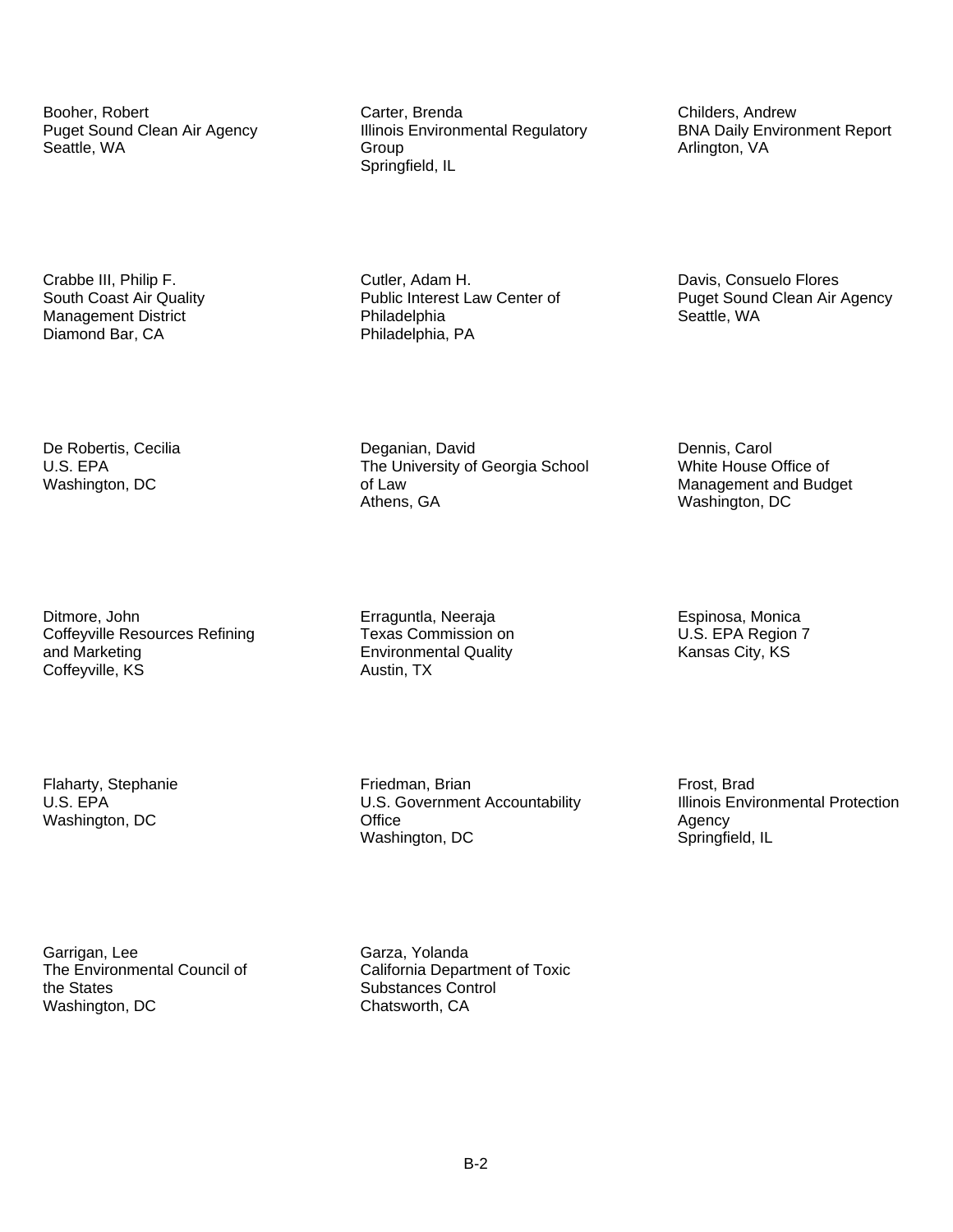Gomez, Jennifer **Guarino, Doug Comez, Jennifer** Guitar, Christine Guitar, Christine Comez, Guitar, Christine Comez<br>
Suitar, Christine Comez, Christine Comez, Christine Comez, Christine Comez, Christine Comez, Christine Com Institute for Policy Integrity **Inside EPA** Inside EPA U.S. EPA New York, NY Charlington, VA Mashington, DC Arlington, VA Mashington, DC

Gharibian, Florence **Giorgi, Erika** Giorgi, Erika Gogal, Daniel E.<br>California EPA California Department of Toxic **California Department** of Toxic California Department of Toxic Chatsworth, CA **Substances Control** Washington, DC Sacramento, CA

 U.S. EPA Harris, Deville & Associates, Inc. U.S. EPA Hammond, Lisa **Hanley, Rachel Hangest Hammon, Shani** Harmon, Shani Harmon, Shani Harmon, Shani Harmon, Shani Harmon, Shani Harmon, Shani Harmon, Shani Harmon, Shani Harmon, Shani Harmon, Shani Harmon, Shani Harmon, Shani H Washington, DC **Baton Rouge, LA** Washington, DC Baton Rouge, LA

Harris, Reginald **Hayden, Bennie J.** Harris, Reginald Herb, Jeanne Herb, Jeanne U.S. EPA Region 3

Heumann, Katharine **Hornback, John Huang, Albert Y.** Huang, Albert Y. Alaska Department of **Metro 4/SESARM** Natural Resources Defense Environmental Conversation **Forest Park, GA** Council Juneau, AK New York, NY

Jacques, Wendy **Gallery Communist Communist Communisty Communist Communist Communist Communist Communist Communist Communist Communist Communisty of San Francisco (G.C. Covernment)** 

Office<br>Washington, DC U.S. EPA Region 6 University of San Francisco U.S. Government Accountability Dallas, TX Los Angeles, CA Office Washington, DC

New Jersey<br>New Brunswick, NJ Rutgers, The State University of Philadelphia, PA Canton, MI Canton, MI New Jersey New Jersey New Letter of Article of the Canton, MI New Brunswick, NJ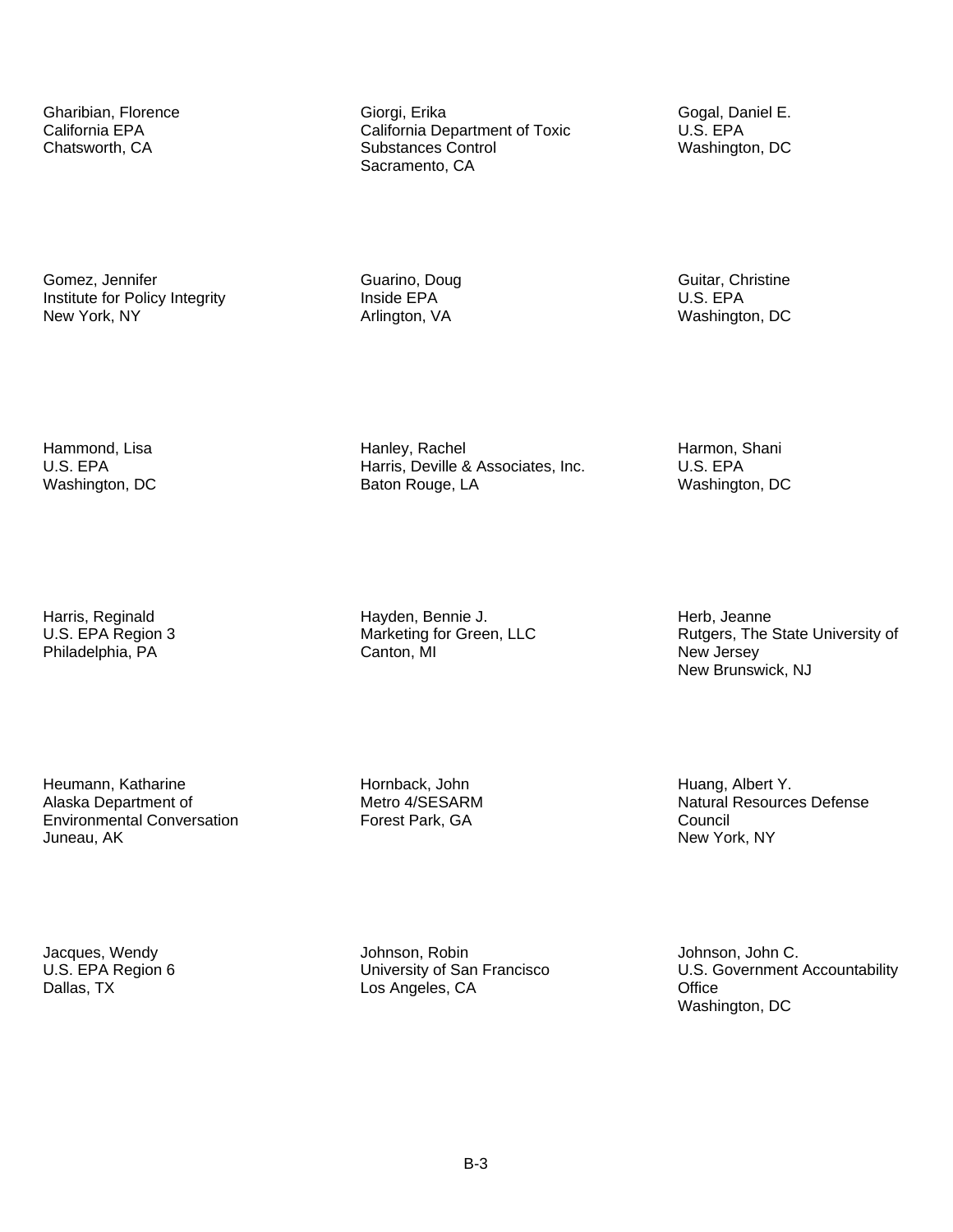Interest Kearney, Gavin King, Toshia Lasky, Lara New York Lawyers for the Public New York, NY

Washington, DC Chicago, IL

LePen, Pamela **Department of Toxic**<br>California Department of Toxic **California Department of Toxic** Minnesota Pollution Control **California Department of Toxic** California Department of Toxic Minnesota Pollution Control U.S. EPA Region 4 Substances Control **Agency** Agency Agency Atlanta, GA Cypress, CA **Atlanta**, GA S.Paul, MN Cypress, CA

Longan, Sara W. Lousberg, Macara Ludder, David Anchorage, AK **Network** Washington, DC Tallahassee, FL

Law Office of David A. Ludder

McDaniel, Larry **Monica** McFee, Monica Moreover, Mercee-Collier, Melissa<br>California Department of Toxic Sustainable Energy Solutions Mississippi Department Substances Control **St. Louis, MO** Environmental Quality<br>
Substances Control San Diego, CA **Environmental** Quality San Diego, CA

Maguire, Kelly B. The Maguire, Annise K. Maguire, Annise K. McCarron, Mary<br>
U.S. EPA COMERCARRY MARY Beveridge & Diamond Beveridge & Diamond Washington, DC Washington, DC Columbus, OH

Sustainable Energy Solutions Mississippi Department of

Metcalf, Richard Monell, Monell, Marty Monell, Marty Morrison, Jacqueline Louisiana Mid-Continent Oil And U.S. EPA U.S. EPA Region 3 Gas Association **Example 20** Washington, DC **Cass Association** Philadelphia, PA Baton Rouge, LA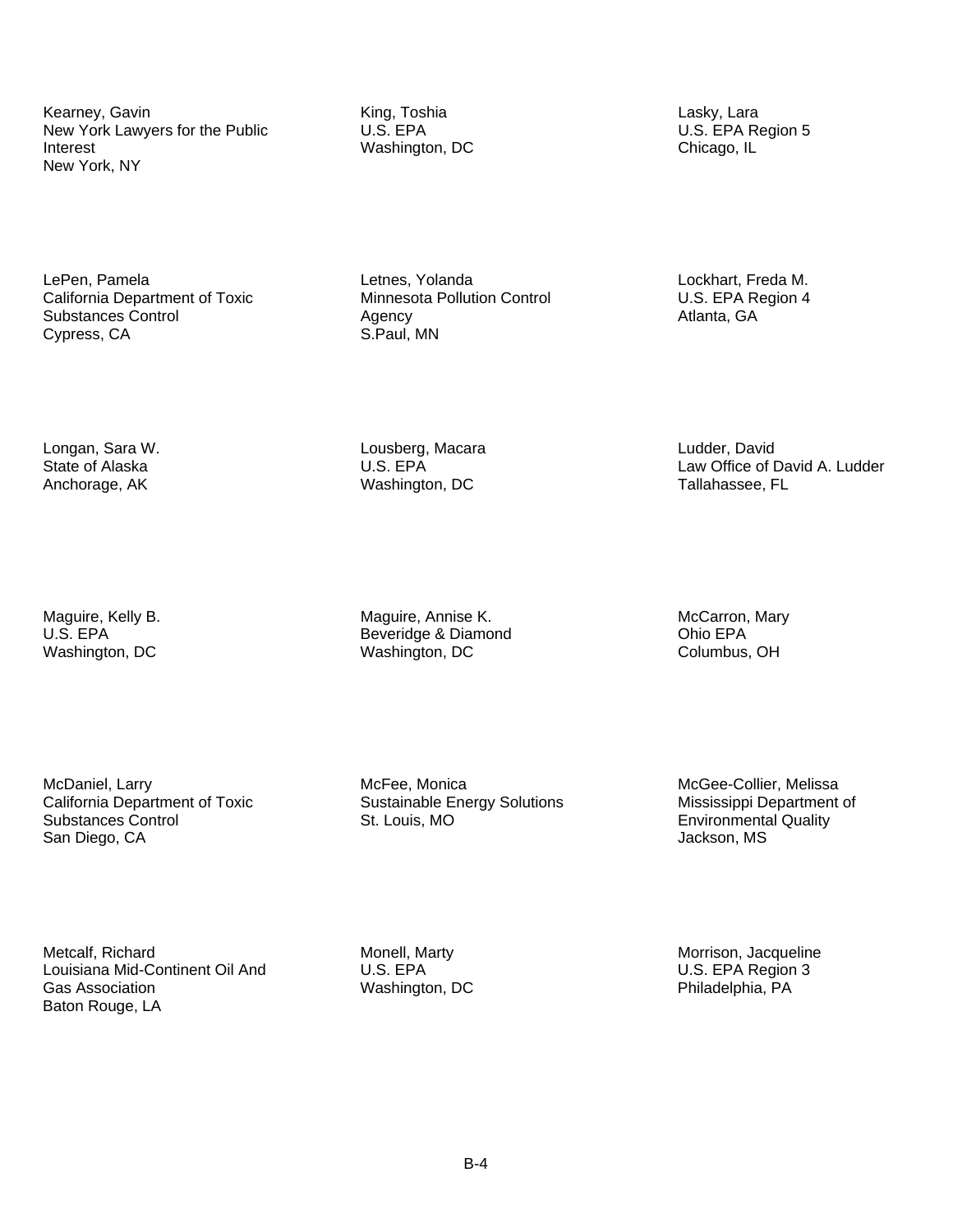Manufacturers & Affiliates 
Manufacturers & Affiliates

Cleveland, OH

Cleveland, OH

Manufacturers

Manufacturers

Communicaturers

Cleveland, OH

Manufacturers

Cleveland, OH

Cleveland, OH

Marion, NC Portland, OR

Parshley, Daniel Pastos, Nikos Pastos, Nikos Parshley, Daniel Pressnall, Christopher<br> Alaska's Big Village Network Pullinois EPA Glynn Environmental Coalition Brunswick, GA **Anchorage, AK** Springfield, IL

Office Price, Vincent P. Ptak, Heather Ramos, Rosa Hilda U.S. Government Accountability **Alaska Natural Gas** Communidades Unidas Contra Washington, DC **Ankorage, AK** Catano, PR

Moss, Daniel **Muhammad, Debrah B.** Nazemi, Mohsen Society of Chemical Muhammad, Debrah B. Nazemi, Mohsen South Coast Air Quality Environmental Health Watch

Nguyen, Loan Phan Nickens, Ed Nickens, Ed Nolan, Sheila M.<br>
U.S. EPA Nolan, Sheila M. Nower Washington Heights Nolan, Sheila M. Nolan, Sheila M. Lower Washington Heights CenSARA/CENRAP Washington, DC **Neighborhood Association** Oklahoma City, OK New York, NY

O'Nan, Elizabeth Chan, Bage, Kenneth L.<br>
Project All Children's CPAL Environmental Justice CPA Changes EPA **OPAL Environmental Justice** Environment **Environment** Cregon Communication Cregon Springfield, IL

Transportation Projects<br>
Ankorage, AK<br>
Catano, PR

Diamond Bar, CA

Robbins, Matthew **Robinson, Robin Robin Robin Robin Rosas**, Estela U.S. EPA Region 4 **U.S. EPA CONSERVING APEX Direct, Inc.** Atlanta, GA **Mashington, DC** Bartlett, IL Bartlett, IL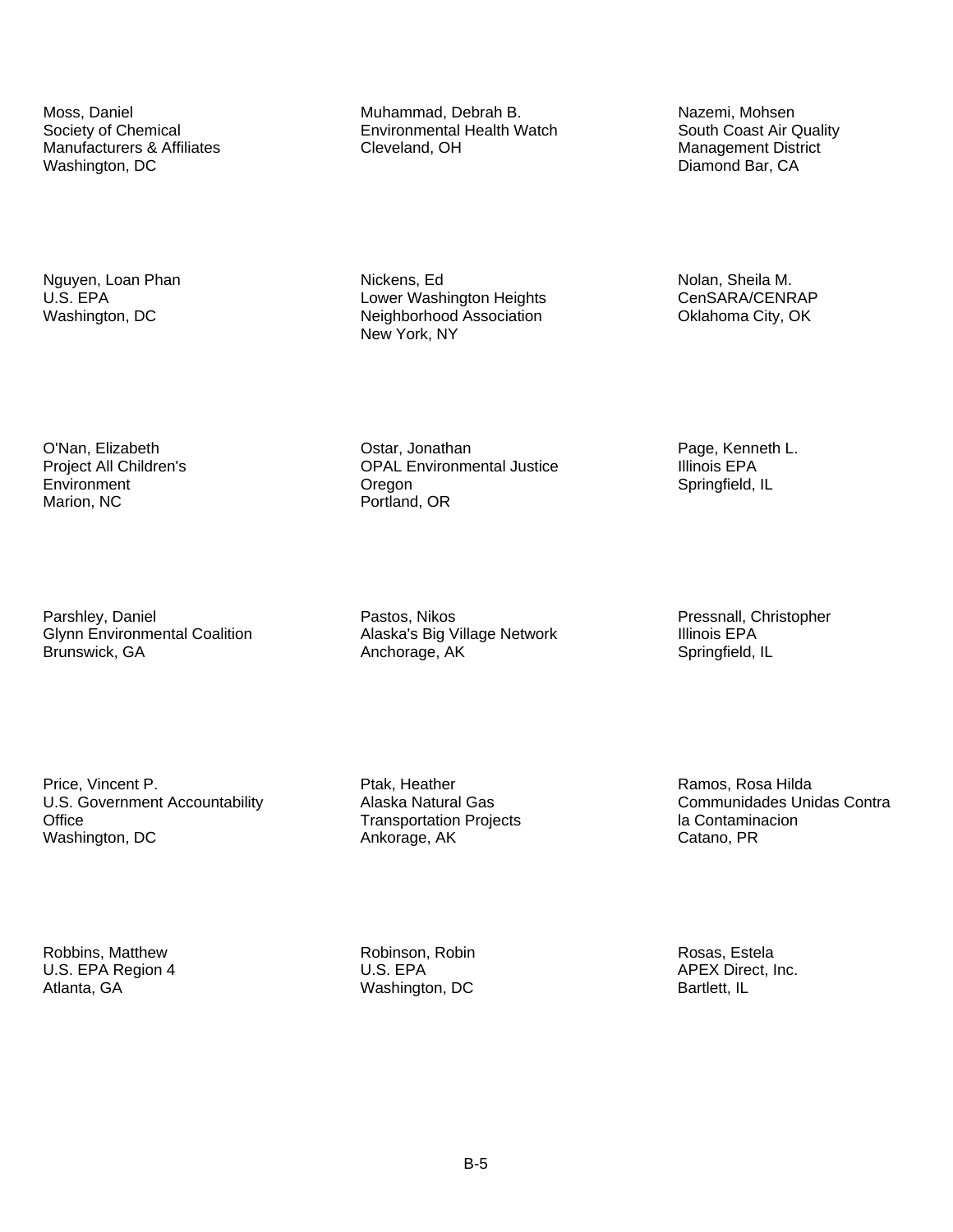APEX Direct, Inc.

Ross, Joi **Ross, Bennett** Ross, Bennett Ruder, Eric Ruder, Eric<br>APEX Direct, Inc. The Ruder Review APEX Direct, Inc. The Ruder of Ruder, Eric APEX Direct, Inc. Bartlett, IL **Bartlett**, IL **Bartlett**, IL **Bartlett**, IL **Cambridge**, MA

Industrial Economics, Inc.

Oregon Law Center Ruhl, Suzi Samples, Julie Samples, Julie Schwabe, Chloe U.S. EPA **CHURCH CONSTRESS CONSTRESS IN CONSTRESS CONSTRESS CONSTRESS CONSTRESS CONSTRESS CONSTRESS OF CONSTRESS CONSTRESS CONSTRESS OF CONSTRESS CONSTRESS CONSTRESS OF CONSTRESS CONSTRESS CONSTRESS OF CONSTRESS CONSTRESS** Washington, DC **Hillsboro, OR** Hillsboro, OR Washington, DC

Shane, Delaine W. The Metropolitan Water District of Southern California Los Angeles, CA

 P.A.C.E. Western District Santa Fe, NM Shapiro, John

Simes, Amy North Carolina Department of Environment & Natural Resources Raleigh, NC

Simon, Camilla The William and Flora Hewlett Foundation Menlo Park, CA

Sims, Axuel U.S. EPA Region 4 Atlanta, GA

Smith, Andrea Kentucky Division for Air Quality Frankfort, KY

**CORALations** 

Stone, Adam **Tan, Chrisna** Tan, Chrisna Thomas, Paul

U.S. EPA The State of New Jersey Culebra, PR Washington, DC Department of Transportation Trenton, NJ

Tyree, Matthew Vanderwarker, Amy Vang, Ly Charleston, WV **Alliance** Alliance **Here** Hmong Women in Minnesota Oakland, CA St. Paul, MN

Jackson Kelly PLLC **California Environmental Justice** Association for Advancement of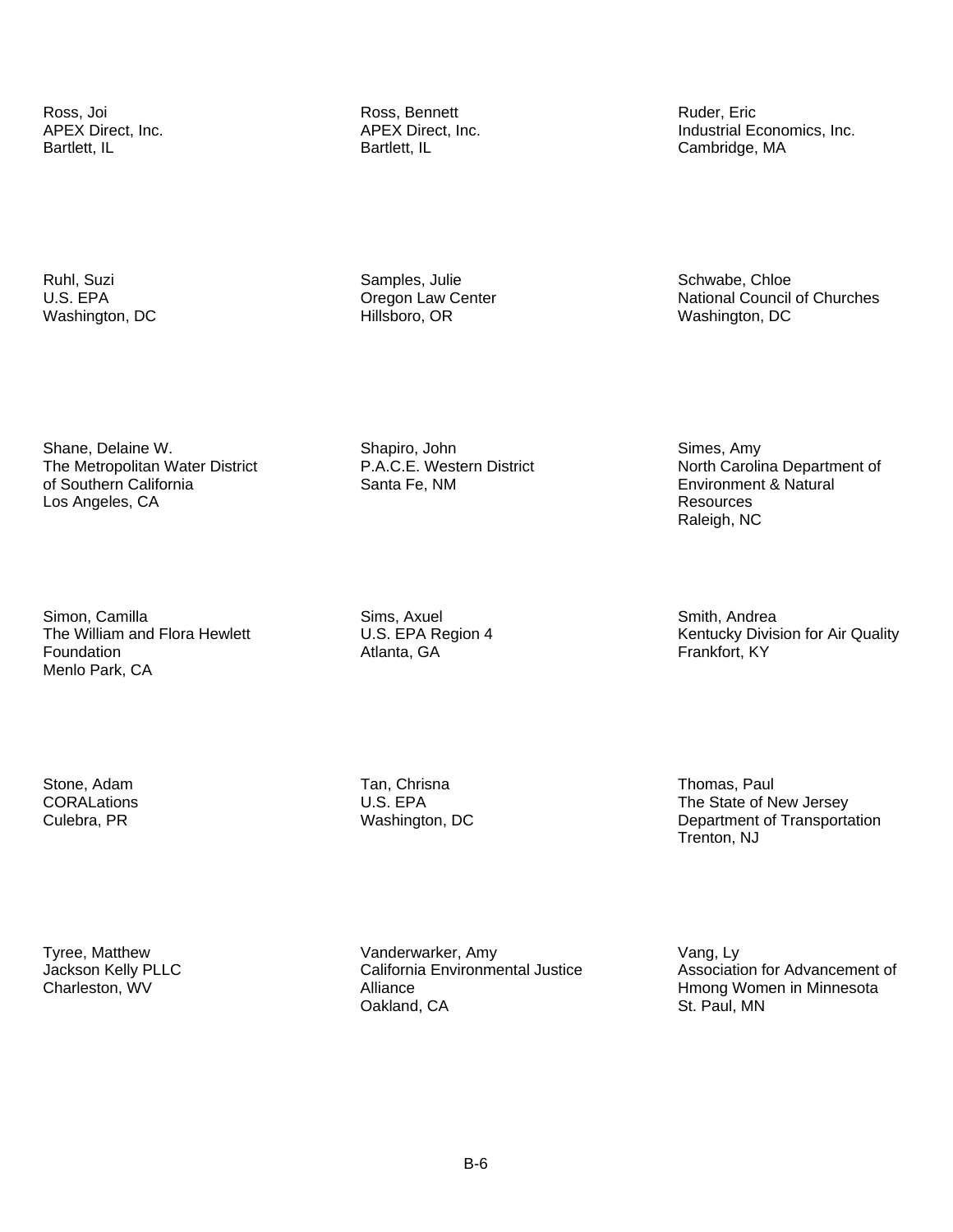Wesley, Terry M. U.S. EPA Region 2 New York, NY

Whitney, Patty Bayou Interfaith Shared Community Organizing Thibodaux, LA

Wilson, Michaelle U.S. EPA Washington, DC

**Human Services** Woodis, Wilbur U.S. Department of Health and Rockville, MD

Walker, Alice **Ware, Rita K.** Ware, Rita K. Wassilie, Carl U.S. EPA Negion 6 Massilie, Carl U.S. EPA Negion 6 Washington, DC **Dallas, TX** Dallas, TX **Anchorage, AK** Anchorage, AK

> Office West, Jarrod K. U.S. Government Accountability Washington, DC

Williams, Babette D. U.S. Department of Labor Washington, DC

Research Triangle Park, NC

Williams, Patricia U.S. EPA Washington, DC

White, Brandi U.S. EPA

Wirtz, Christina Delaware Department of Natural Resources and Environmental **Control** New Castle, DE

Wochos, Kendra Midwest Environmental Advocates Madison, WI

Wright, Wynetta The Eastside Environmental Council, Inc. Jacksonville, FL

Wright-Bailey, Alice Pennsylvania Department of Environmental Protection Norristown, PA

Alaska's Big Village Network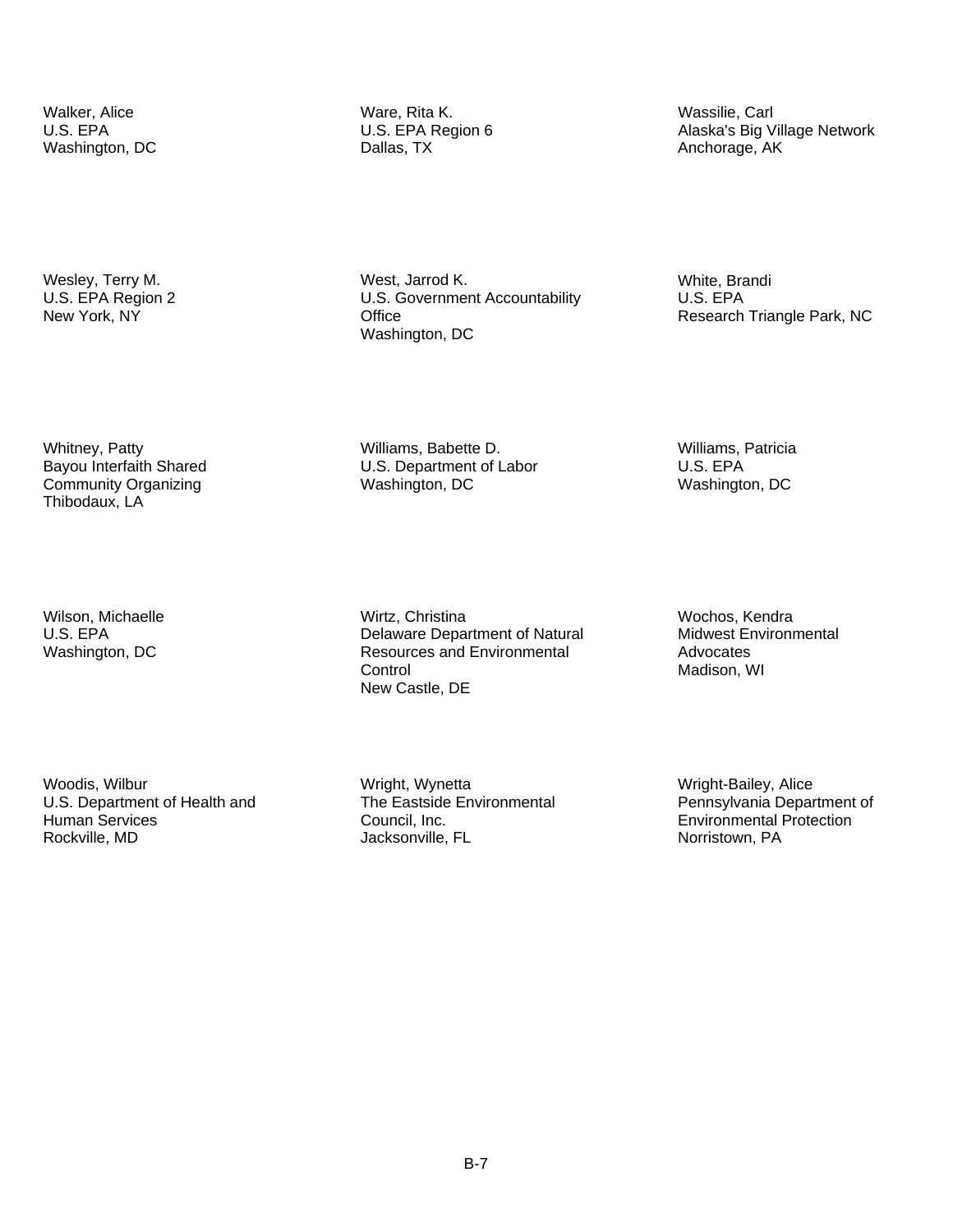#### **Appendix C NEJAC Public Teleconference Meeting Thursday, September 23, 2010**

## **Written Public Comments**

This appendix contains written statements provided by members of the public.

(*Note to readers: Statements included in this appendix are shown verbatim, as provided by the individuals who submitted them, with no modifications or changes.*)

Sections C.1 through C.4 present written comments from the following individuals who also spoke during the public comment period:

- Mr. Daniel Parshley, Glynn Environmental Coalition, Brunswick, GA
- Mr. David Ludder, Law Office of David A. Ludder, Tallahassee, FL
- Ms. Elizabeth O'Nan, Protect All Children's Environment, Marion, NC
- Ms. Rosa Hilda Ramos, Comunidades Unidas Contra la Contaminacion, Cataño, Puerto Rico

Section C.5 presents the written comment from Ms. Joyce Grant, Citizens for Oceanfront Preservation, Asbury Park, NJ, who did not verbally address the NEJAC during the public comment period.

#### **C.1 Mr. Daniel Parshley, Glynn Environmental Coalition, Brunswick, GA**

- 1. A Brief Description of the Concern: On the August 26, 2010 NEJAC call, I discussed the lack of any EPA Office of Environmental Justice, no web link to the EPA Office of Environmental Justice, no email address for the EPA Office of Environmental Justice, no phone number for the EPA Office of Environmental Justice, no person listed by the EPA as being the staff of the EPA Office of Environmental Justice, and the web link provided by NEJAC as being the EPA Office of Environmental Justice (http://www.epa.gov/oeca/oej) results in the message "The requested item was not found on the EPA's Web Server" (as of 9-16-10). Therefore, the only reasonable conclusion that can come from these facts is there is no EPA Office of Environmental Justice. Therefore, the process of "...discussion will be EPA's charge to the NEJAC on incorporating Environmental Justice into the permitting process and EPA's Plan EJ 2014" is premature. The first task should be to 1.) establish an EPA Office of Environmental Justice to monitor compliance and enforcement, 2.) establish a web link to the EPA Office of Environmental Justice. 3.) establish an email and postal address, and phone number for communities, individuals, and EJ organizations to report EJ violations to the EPA Office of Environmental Justice, 4.) hire a person to staff the EPA Office of Environmental Justice and put the person's name, email address, postal address, and phone number on the EPA Web site. Notable is that EJ violations submitted to Lisa Jackson via postal mail do not receive a response. This fact further reinforces that the EPA does not have an Office of Environmental Justice, or the Office of EJ is severely dysfunctional and not serving to report or resolve ongoing EJ problems and complaints. The Nation would be better served by NEJAC addressing the above problems as part of their current charge. Failure to do so will only result in another dysfunctional program under the auspices of the "EPA Office of Environmental Justice".
- performance. 2. What You Want the NEJAC to do: There are systemic problems within the EPA at the Regional and HQ levels that routinely deny communities EJ. Systemic problems need systemic changes, which EPA HQ must implement. NEJAC needs to demand that EPA HQ respond to EJ complaints at a minimum, and monitor EPA HQ responses to evaluate the effectiveness in addressing EJ concerns. Also, NEJAC should evaluate Regional and EPA HQ responses to EJ concerns on an annual basis and provide a score on overall performance.<br>
C-1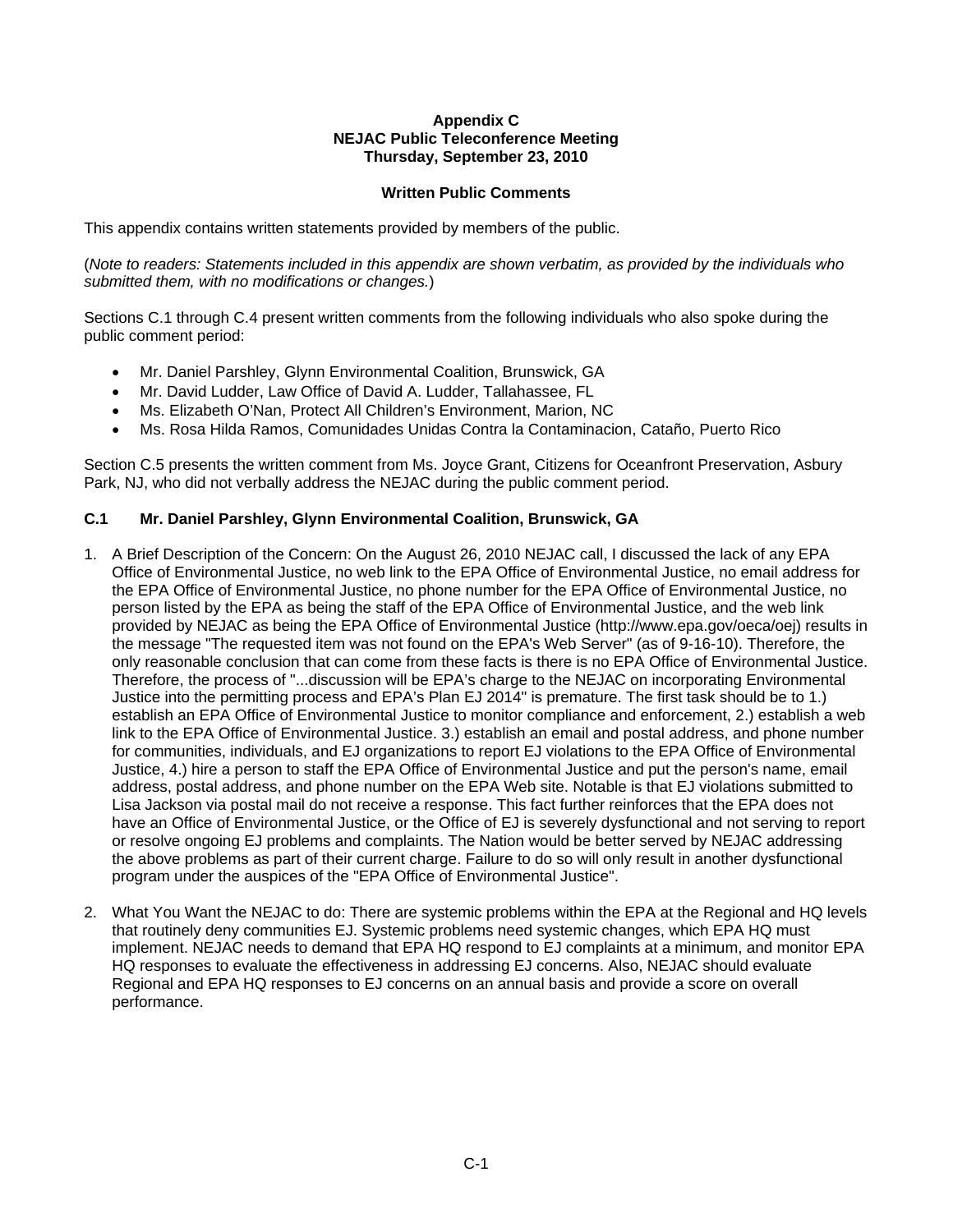## **C.2 Mr. David Ludder, Law Office of David A. Ludder, Tallahassee, FL**

- 1. I have long been concerned that state environmental agencies are ignoring Title VI of the Civil Rights Act and 40 CFR 7.35(b) and (c) and that EPA is doing nothing to change the status quo. These provisions prohibit recipients of EPA financial assistance from administering programs (e.g., permit programs) that have the effect of subjecting individuals to discrimination because of their race, color, national origin, or sex. Currently, applicants for financial assistance merely have to certify that they comply with Title VI at the time they apply for financial assistance, but they do not have to develop or implement any programs (e.g., demographic and disparate impact analyses of individual permits) to ensure compliance with Title VI after receipt of financial assistance. Requiring states to develop and implement programs to ensure compliance with Title VI would be a giant leap forward and afford at least the possibility of equal protection for all. I have attached a suggested rule amendment that I believe would require states to develop and implement permitting programs (including demographic and disparate impact analyses of individual permits) that ensure compliance with Title VI.
- 2. What You Want the NEJAC to do: Recommend to EPA Administrator a rule amendment to require that state financial assistance recipients perform disparate impact analyses of all permits unless categorical exclusions have been approved.

## **C.3 Ms. Elizabeth O'Nan, Protect All Children's Environment, Marion, NC**

My name is Elizabeth O'Nan. I have served as director of Protect All Children's Environment (PACE) since 1987. PACE is a national support organization for citizens of all ages who have been injured or disabled by chemical exposures. I have repeatedly appealed to NEJAC for assistance and recognition of the environmental injustice inflicted upon these citizens. I was told repeatedly told by Aaron Bell that I would be contacted to discuss these serious issues, but never was there any follow up to my petitions and never was I allowed on any agenda. Again I ask for environmental justice for a group of citizens who have been much abused by their government and the corporations who have profited from their poisoning.

Citizens disabled by Toxicant Induced Loss of Tolerance (TILT) suffer continuous and ongoing injury from the ubiquitous nature of pollution as well as the innumerable unnecessarily toxic products that have been allowed on the market without proper testing for health safety. Additionally, basic needs that allow TILT patients to "avoid" additional toxic exposures that cause accumulative degenerative injuries such as housing, food, safe alternative products, alternative or distance schools, etc., are not within the reach of most. Further, the special environmental needs of this entire population are being ignored and unaddressed.

Due to corporate lobbying, propaganda, revolving doors, and criminal behavior, this exponentially increasing number of citizens has received little or no justice, recognition, assistance, or compassion. All 5 Cross-Agency Focus Areas: Rulemaking, Permitting, Compliance, Community-Based Action and Administration-Wide Action have ignored and failed this "sensitive" population.

No one who does not suffer from TILT can imagine the isolation and the difficulty in finding safe housing, education, food, work, emergency shelter, medical care, or just simply avoiding further injury from chemical exposures.

NEJAC must recognize and work with the TILT and chemical injury population to facilitate their access to and assistance in all 5 Cross-Agency Focus Areas in order to prevent new TILT disabilities and to provide environmental protection, and justice for those who currently suffer from TILT. The first and primary step is simply to recognize that we exist and suffer the most extreme form of environmental injustice. Rulemaking would be a priority to bring about recognition and incorporation of those with TILT. Administration-Wide Action could facilitate justice in the other Cross-Agency Focus Areas.

There is much that can be done:

1. Enact the Toxic Tort Abatement Act that will reduce injustice in our courts for those who are inevitably chemically injured by toxic chemicals by providing funds for assistance and special needs.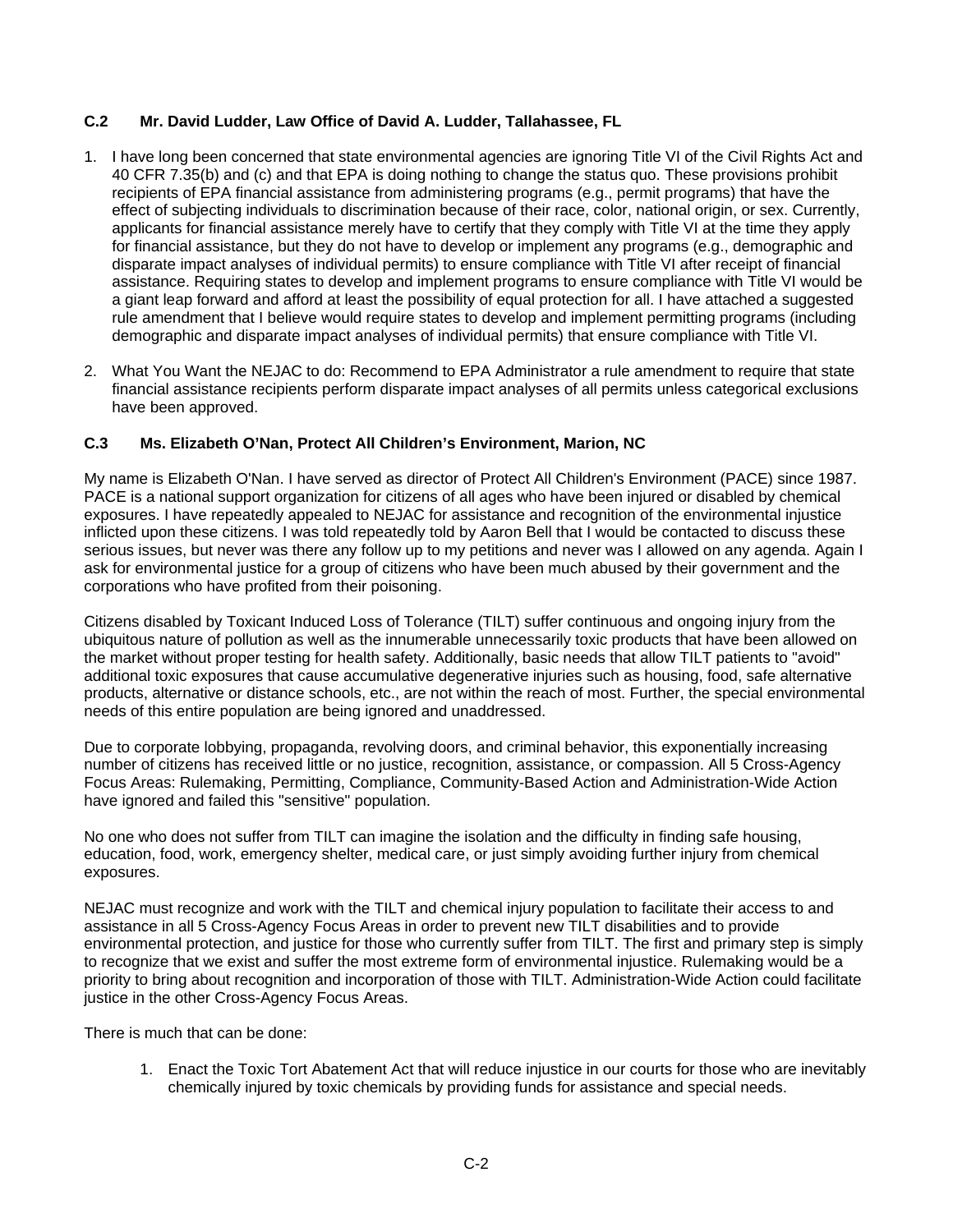- 2. Provide sanctuary emergency shelter and special needs housing for the chemically disabled in the National Forests as an Americans with Disabilities accommodation by the US Forest Service in conjunction with Housing and Urban Development.
- 3. Work with Communities to recognize the needs of those disabled by TILT when they are planning their communities.
- 4. Educate physicians through Health and Human Services and state medical licensing to recognize and treat all levels of chemical injury.
- 5. Reduce permits for pollution to accommodate those disabled by TILT as what causes immediate illness for a person with TILT will inevitably cause injury in others given continued exposures.

## **C.4 Ms. Rosa Hilda Ramos, Comunidades Unidas Contra la Contaminacion, Cataño, Puerto Rico**

Description: I am very happy to see that Ms. Jackson has indeed incorporated an intention to act addressing our petition to eliminate the total disconnect between federal agencies regarding the administration of Environmental Justice.

Our little community in Cataño has been historically abused. In 199 it was already identified as such and used as an example in the Boston Globe to validate Mr. Al Gore proposal to identify environmental abuse against small communities. We were used to call for action to protect the wellbeing of totally disenfranchised people who are exposed to a disproportionate amount of toxics in the environment. That happened before Mr. Clinton was chosen to be a President.

Twenty years have passed and many good things has changed in our community, but still we are l an abused community. We fought to clean our air and we won. The air is clean but we are still abused by federal agencies, simply because we are a little town mostly inhabited by poor people. Many poor people still have no sewage system, the town is literally dying with abandoned houses.

The Capeco refinery closed but its tank farm exploded because of the lack of federal regulations regarding all the operations of the oil industry. Spills were as usual until it exploded a year ago and no federal indictment has been filed. Until recently there was no federal environmental criminal investigators permanently assigned to our island. EPA attorneys and district attorney had their hands tied because of the lack of this important criminal investigating tool. A criminal investigator who does not speak Spanish and do not know about our tropical environment and culture cannot complete a criminal investigation. I wonder if the newly arrived would be able to collect any evidence, or catch some tip as to asses diligently a criminal case in such a delayed intervention. The refinery management has a total control of its employee and I believe they are terrorized and not willing to cooperate.

Capeco exploded In October of last year. A tank was overfilled, forming vapors that caused an explosion initiated by a truck motor engine. 40 tanks exploded in a chain reaction. Prevention of the formation of exploding vapors by overfilling of the tank , cannot be properly enforced because of the government accepted self-regulating policies regarding the oil industry. The EPA wimpy approach to such events is directed to prevent "oil spills" to the dirt. The federal agency that "investigated" the incident told us that the explosion was "a very rare incident." In fact the truth is that refineries in US operate at will, emitting many toxics into the air, causing many explosions. It is easy find that many "incidents" are totally documented in the web. The explosions always impact closely the poor, minorities and disenfranchised communities.

The Gulf incident was investigated by a clueless "advisory" mainland investigative Agency of some sort, lacking any enforcing power. Usually it takes at least two or more years for them to "prepare" a "report". I bet a cup of coffee they do not have any policy to comply with the EJ Executive order themselves and if they do they do not care a hoot about it. The chief totally evaded meeting with us, and did not allow the media to be in our meeting. Things have not changed since I was part of the NEJAC Executive Council. No real abused community representative is part of the Oil Federal Advisory Committee or any other Committees. The oil industry is totally served by the federal government, and that is an environmental justice abuse itself. In fact most of the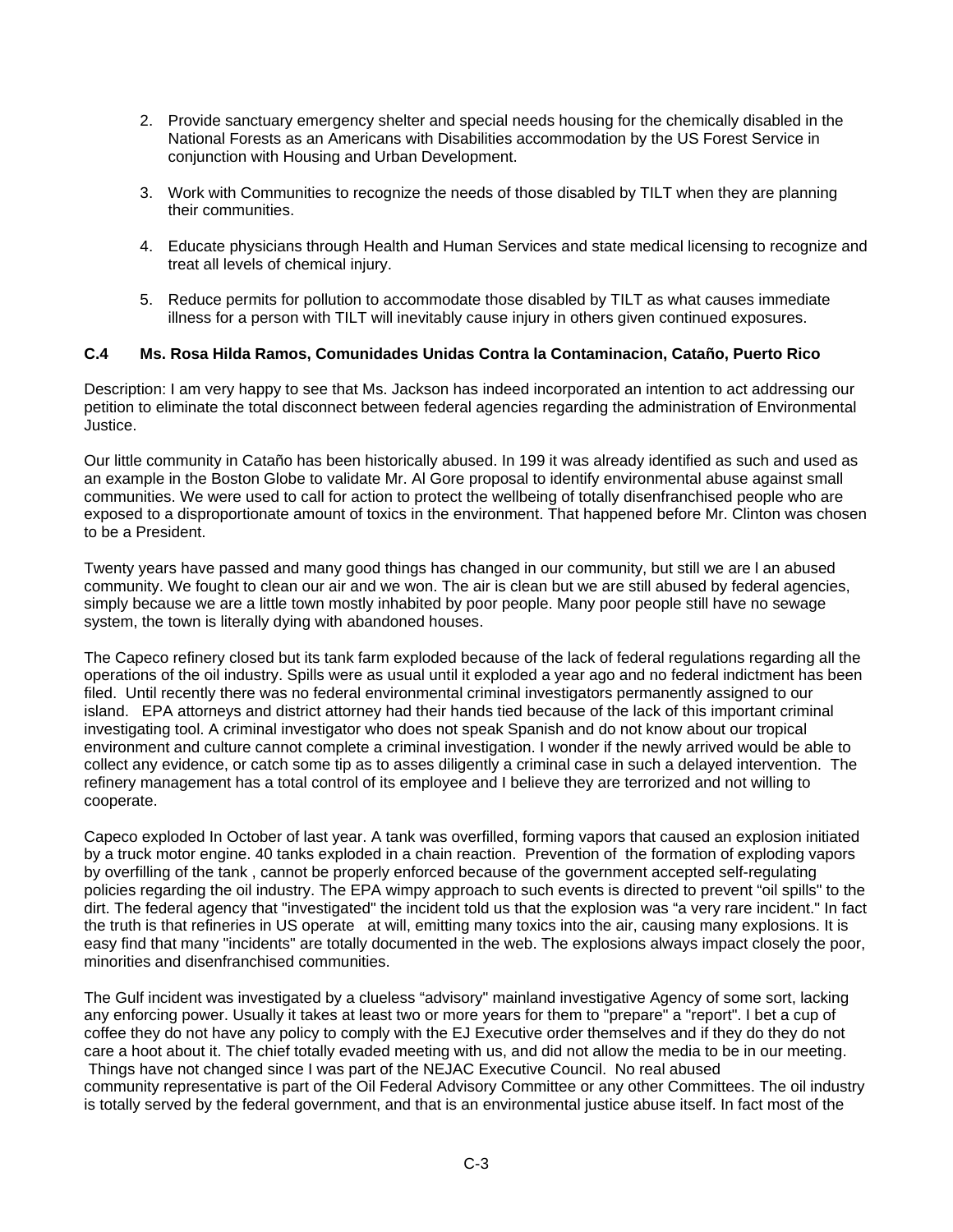advisory groups do not include affected people by the wrongful advice of the oil industry members. As a NEJAC Council member I had to provoke meetings with some of Oil advisory Council members to talk about tank farm size and explosion prevention. Those were useless meetings; all of them were oil industry representatives an members of the Academia who worked for them. I had no standing to confront them.

Oil industry regulations are absent and compliance is mostly voluntary. Guidance is established by the oil industry itself. Again, oil industry is a self-regulated industry. Not only in Puerto Rico but also in the mainland. BP spill is a shameful example as a lack of commitment to environment protection, and the health of the people of state of Louisiana. Also of lack of commitment and ethics of a "regulatory' federal oversight of oil drilling.

To make things even worse, other federal agencies seem to also ignore the EJ Executive order. Because of us being a small town of only 30,000 residents, we do not qualify to receive money to improve living conditions of our citizens. The whole town is a brown field. Government corruption flourished in our town under the nose of federal Authorities as in other EJ communities in the states. Federal government totally ignored community plea to halt Municipal corruption. Is the DOJ aware of the EJ executive order? Disproportionate polluting means much industry providing good government income. The Municipal government becomes a rich Town with poor people. Fraudulent contracts, projects abound. But who cares?

Even EPA keeps ignoring the enormous negative impact of raw sewage discharge in our Bay that does not allow us to develop tourism in spite of the beautiful San Juan Bay View. EPA has ignored our plea to clean our waters from raw sewage, but spends money"to protect the San Juan Bay Estuary" in projects that do not halt the sewage discharges from Cataño into the Bay.

The Corps of Engineers discriminates constantly against our town. From 2,000 miles away, it ignores the differences of permitting wetland filling in a vast wetland area in the middle of nowhere and permitting 10 acre of wetlands in a 5 square mile town. They do not seem to care about the impact of the storm water discharges of filled land upon poor communities already prone to flooding with sewage waters. Also the Corps of Engineers does not allow public participation, depending only of email addresses of mailing lists that are modified at will. Permits are granted without poor community participation. The Corps has completely ignored our petition to implement a Wetland Bank in our uplands, in order to increase the water retention capabilities of the land and protect the poor from flooding.

Fish and Wildlife Administration granted money to plant trees that create uplands in areas with a marked diminished capability to retain in water, and contributing to increase flooding problems.

We need to create new wetlands but has not gotten any support to get enough SEP funding to buy wetlands.

We are so small, that we do not qualify for Public Housing funds to relocate people from communities that flood with sewage every time it rains.

I keep asking; Where is the Executive Order? Where can we go to support new jobs?

stacks would be used as a nutrient for the microalgae. IN FACT THE DOE DISCRIMINATES AGAINST THE WHOLE ISLAND OF PUERTO RICO. We promoted and convinced a former adversary, the Puerto Rico Electric Power Authority to grow marine microalgae in alliance with the University of Georgia and the University of Puerto Rico as well with experienced Microalgae aqua farming experts of Puerto Rico. We can certainly grow in open ponds oil producing microalgae enough to produce clean, non-toxic, degradable, non-exploding fuel from pure vegetable oil. The oil is totally compatible with 77% of the power plants boilers. Because in the USA only 1% of energy is produced by oil combustion, DOE totally ignored our petition to grant money to lower our energy costs. They rejected our grant proposals. Ironically our project won the Economist carbon capture award an Cleantech award in California. The CO2 emitted by the power plants

We invited EPA to be our partner in this community based proposal and invited Ms. Jackson in a letter. The letter never was answered an no support to get financial aid from DOE ever came. The project produces 0 net carbon emissions. No heavy metals sulfur or carcinogens would be emitted into the environment. Sure, lots of money came from federal government to be used in solar panels, and wind mills. We cannot depend on these